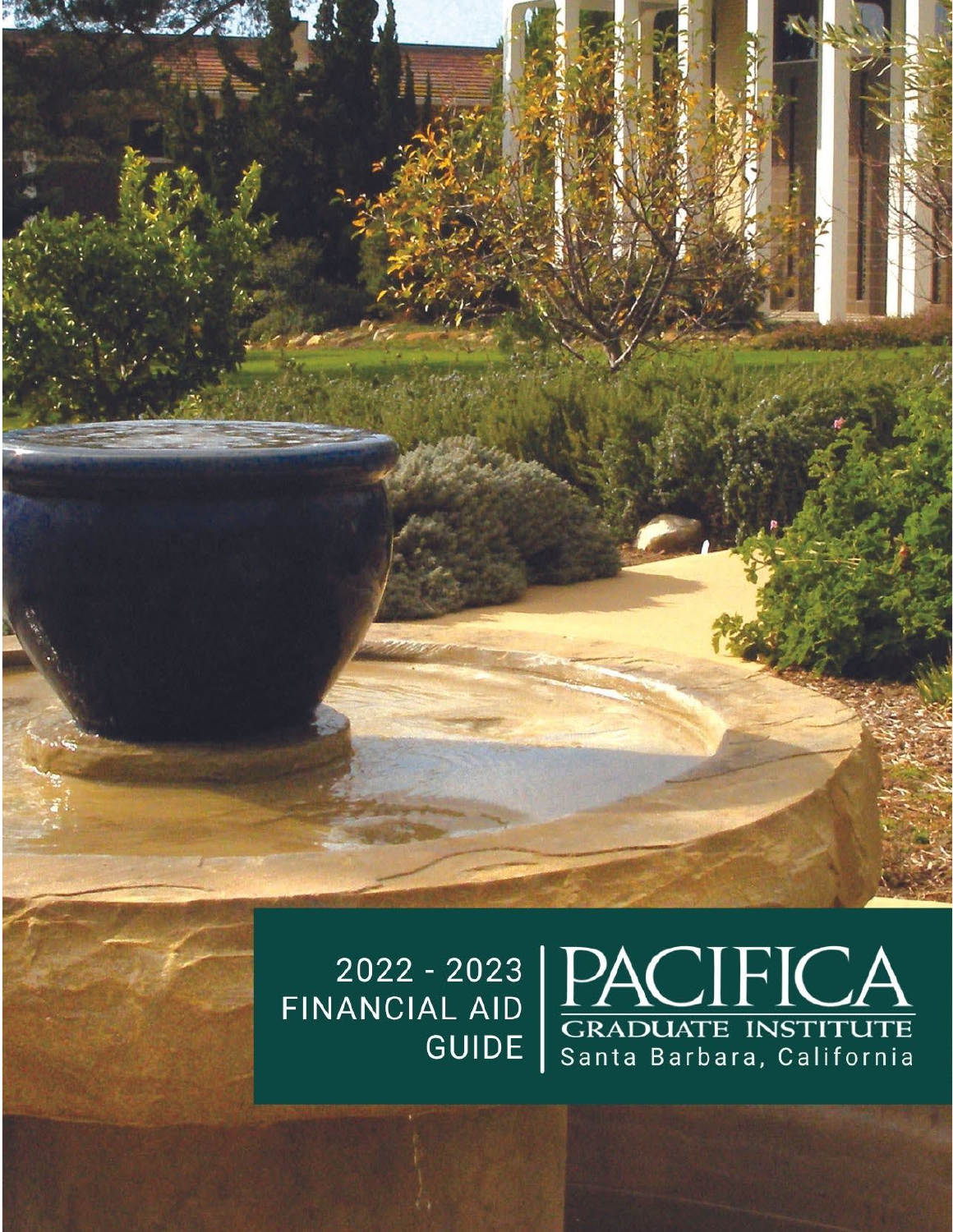# Financial Aid Guide 2022–2023

## **TABLE OF CONTENTS**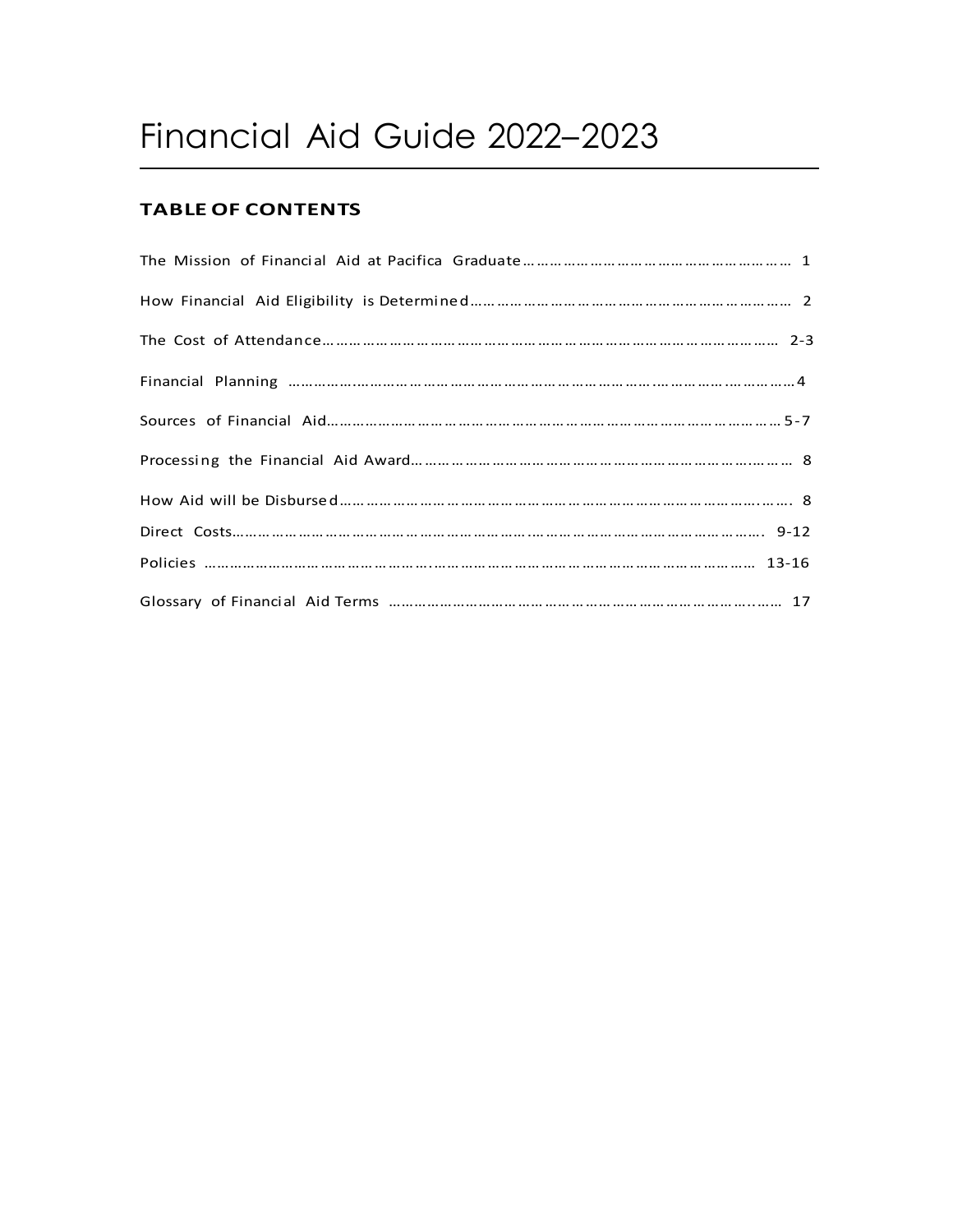## The Mission of Financial Aid at Pacifica

**The purpose of financial aid is to provide financial assistance to students enrolled in at least a half-time basis in an eligible program at Pacifica. Pacifica's Board of Trustees, administrators,**  faculty and staff do all they can to ensure a quality education that is accessible to all students.

Pacifica Graduate Institute is a degree-granting institution, accredited by the WASC Senior College and University Commission (WSCUC) and approved by the State of California Bureau of Private Postsecondary Education (BPPE) and U.S. Department of Education for participation in Federal loan programs. We would like to take this opportunity to extend our welcome to you. Pacifica's Board of Trustees, administrators, faculty, and staff do all they can to ensure a quality educatio na l experience.

While the process of financing an education can be challenging, the Financial Aid Office is committed to making this process as manageable as possible. Pacifica is committed to a policy of non-discrimination on the basis of race, color, national origin, religion, gender, age, sexual orientation, or handicap in any of its policies pertaining to the awarding of financial aid. The staff of Pacifica Graduate Institute's Financial Aid Office is committed to the highest standards of professional conduct. We are members of the National Association of Student Financial Aid Administrators (NASFAA) as well as the California Association of Student Financial Aid Administrators (CASFAA) and follow their ethical principles and code of conduct. We invite you to contact usif you have any questions.

## **NASFAA Code of Conduct For Institutional Financial Aid Professionals**

An institutional financial aid professional is expected to always maintain exemplary standards of professional conduct in all aspects of carrying out his or her responsibilities, specifically including all dealings with any entities involved in any manner

in student financial aid, regardless of whether such entities are involved in a government-sponsored, subsidized, or regulated activity. In doing so, a financial aid professional should:

- Refrain from taking any action for his or her personal benefit.
- Refrain from taking any action he or she believes is contrary to law, regulation, or the best interests of the students and parents he or she serves.
- Ensure that the information he or she provides is accurate, unbiased, and does not reflect any preference arisingfrom actual or potential personal gain.
- Be objective in making decisions and advising his or her institution regarding relationships with any entity involved in any aspect of student financial aid.
- Refrain from soliciting or accepting anything of other than nominal value from any entity (other than an institution of higher education or a governmental entity such as the U.S. Department of Education) involved in the making, holding, consolidating or processing of any student loans, including anything of value (including reimbursement of expenses) for serving on an advisory body or as part of a training activity of or sponsored by any suchentity.
- Disclose to his or her institution, in such manner as his or her institution may prescribe, any involvement with or interest in any entity involved in any aspect of student financial aid.

**IMPORTAN T NOTE:** The financial aid information published in this handbook is current and accurate at the time of printing. Federal and state regulations governing the various federal and state programs may change periodically. Please consult the Financial Aid Office for the most current information.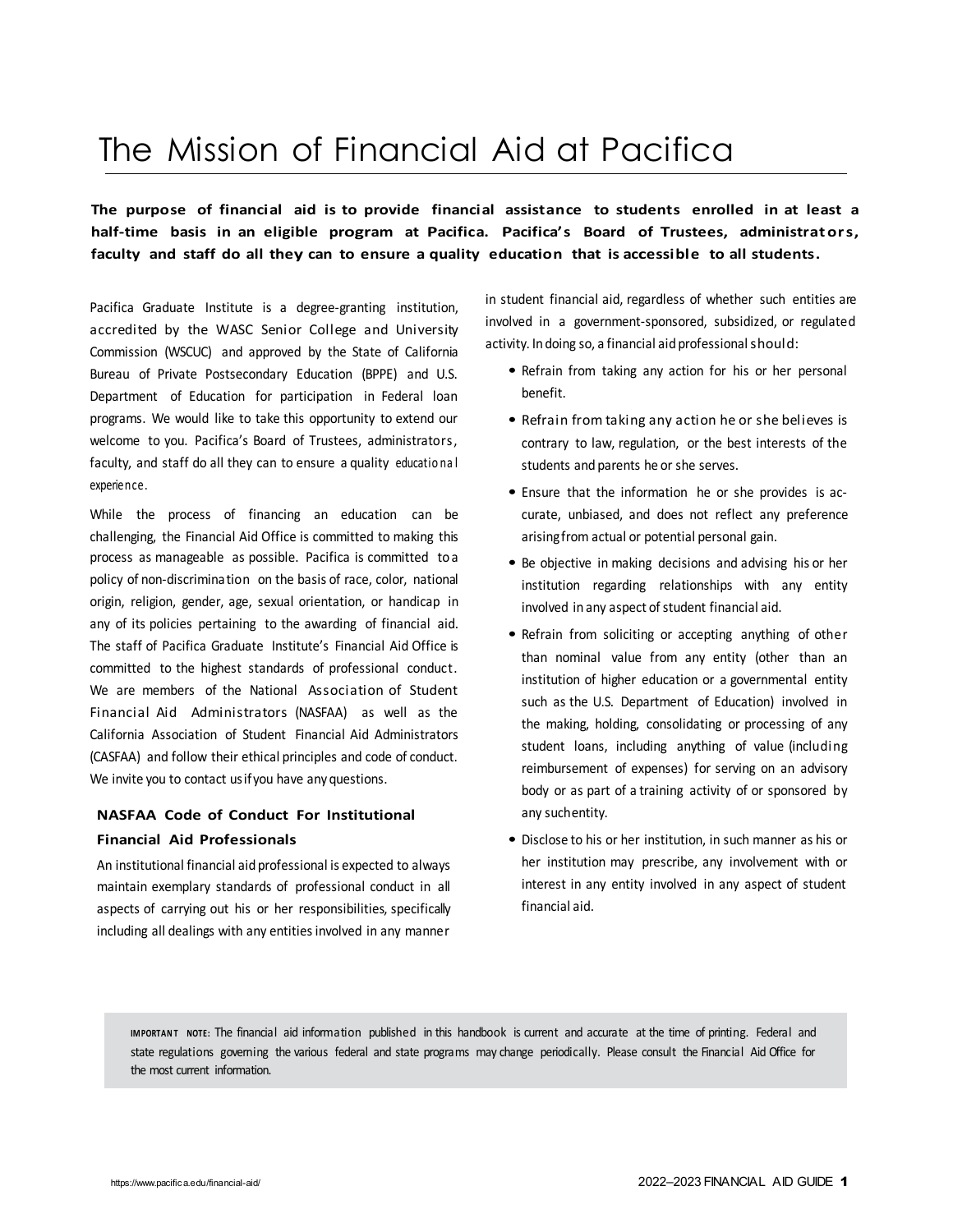## How Financial Aid Eligibility is Determined

Determining a student's ability to contribute toward a college education is based on the information submitted on the U.S. Department of Education's Free Application for Federal Student Aid (FAFSA). We recommend students begin the financial aid process in October/November each year. We encourage all students to complete the 2022–2023 Free Application for Federal Student Aid (FAFSA) form online at [https://fafsa.ed.gov.](https://fafsa.ed.gov/) Be sure to include Pacifica's school code (G31268) when completing the application so that we may receive the FAFSA results electronically. Visit https://studentaid.gov to create the Federal Student Aid ID (FSA ID).

The electronic Free Application for Federal Student Aid (FAFSA) may be completed and submitted to the U.S. Department of Education a[t https://fafsa.ed.gov.](https://fafsa.ed.gov/) Each year the FAFSA will be available as early as October 1, 2021. For the 2022–2023 FAFSA, students will report income and tax information from an earlier tax year. For example, on the

2021–2022 FAFSA, students will report their 2019 income and tax information. For the 2022–2023 FAFSA, students will report their 2020 income and tax information. We recommend students transfer tax information directly from the IRS onto the FAFSA through the IRS Data Retrieval feature. For more information on how to complete the FAFSA, access the websit[e https://fafsa.ed.gov](https://fafsa.ed.gov/) or call (800) 4-FED-AID.

Within 3–5 business days of filing the electronic FAFSA, the U.S. Department of Education will provide an electronic Student Aid Report (SAR) or SAR acknowledgment, which will reflect the student's Expected Family Contribution (EFC). The EFC is not the amount that is expected of the student to actually pay. The EFC is based on the income and asset data provided on the FAFSA. The FAFSA processor analyzes and determines the EFC according to federal guidelines and regulations.

## The Cost of Attendance

The Cost of Attendance is a budget determined by the institution to estimate the cost of education forthe academic year. This includes direct costs such as Tuition, Residential/Non-Residential Fees, plus estimates of indirect costs, such as living expenses (outside of Pacifica), books, travel, personal and miscellaneous expenses. The estimated figures of the indirect costs listed are provided by The College Board and are based on nine-month 2022 California regional and metropolitan budgets developed by the Bureau of Labor Statistics. These are only estimates. Individual student costs may vary based on the standard of living and where the student lives.

## **Direct Costs – Tuition and Fees**

### **TUITION**

For current 2022–2023 tuition and fee rates, refer to the Direct Costs chart on pages 9–12. Tuition and fee rates are expected to increase each year; new rates are effective September 1st each year.

#### **RESIDENTIAL/NON-RESIDENTIAL FEES**

The Residential Fee covers basic overnight accommodations each session during the Fall, Winter, Spring, and Summer quarters at the Best Western or the Ladera campus, meals, shuttle service, and miscellaneous

day use fees. The Non- Residential Fee includes meals, shuttle service, and miscellaneous day use fees for those living in the Santa Barbara/ Ventura County area.

#### **DISSERTATION FEE**

When the student enters the dissertation phase of the Ph.D. programs, the nine-quarter dissertation fee will equal the tuition of the year the student entered the program. For example, students entering the Ph.D. program in Fall 2022, the dissertation fee will be \$30,200. Contact the Office of Financial Aid Office for details. For students entering into the Ph.D.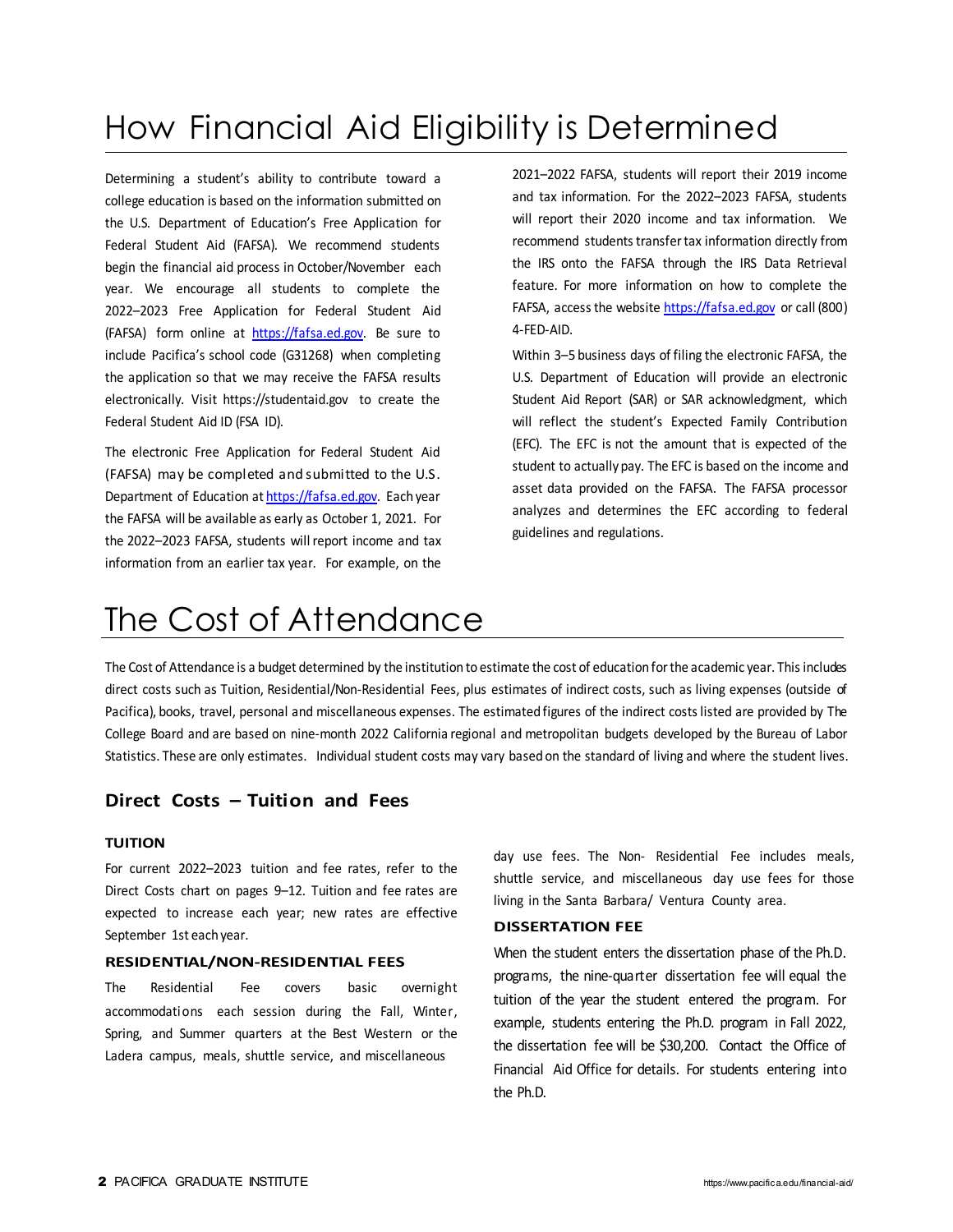## The Cost of Attendance continued

Depth with Specialization in Integrative Therapy & Healing Practices program in Fall 2021 the 9-quarter dissertation fee will be \$28,100.

## **INDIRECT COSTS**

Indirect costs such as books, travel, and reasonable living expenses are based on a statewide average from a survey conducted by The College Board. Personal expenses

may vary based on individual student standard of living and residence location. Students who find that these estimates do not adequately reflect their cost may petition the Financial Aid Office for an adjustment to their Cost of Attendance.

The figures below are annual estimates for the 2022–2023 academic year. Refer to the Direct Cost section of this Guide regarding annual tuition and fees.

|                                                                 | <b>RESIDENTIAL</b> |                    |                     |                           |            |         |          |  |
|-----------------------------------------------------------------|--------------------|--------------------|---------------------|---------------------------|------------|---------|----------|--|
|                                                                 | Tuition            | Residential<br>Fee | Living<br>Expenses* | Travel/Misc.<br>Expenses* | Loan Fees* | Books*  | Total    |  |
| M.A. Counseling                                                 | \$25,000           | \$7,610            | \$25,441            | \$4,245                   | \$220      | \$1,897 | \$64,413 |  |
| M.A. Engaged Humanities & Creative Life                         | \$20,800           | \$3,680            | \$22,722            | \$0                       | \$220      | \$1.215 | \$48,637 |  |
| M.A/Ph.D. Mythological Studies                                  | \$30,200           | \$7,080            | \$25,441            | \$4,245                   | \$220      | \$1,408 | \$68,594 |  |
| M.A/Ph.D. Depth Psych<br>Comm/Lib/Indigenous/Eco Specialization | \$30,200           | \$5,895            | \$25,441            | \$3,184                   | \$220      | \$1,099 | \$66,039 |  |
| M.A./Ph.D. Depth Jungian and<br>Archetypal Specialization       | \$30,200           | \$3,680            | \$22,722            | \$0                       | \$220      | \$1,208 | \$58,030 |  |
| Ph.D. Depth Integrative Therapy<br>& Healing Practices          | \$28,500           | \$5,895            | \$25,441            | \$3,184                   | \$220      | \$901   | \$64,141 |  |
| M.A./Ph.D. Clinical                                             | \$30,200           | \$9,833            | \$25,441            | \$4,245                   | \$220      | \$1,423 | \$71,371 |  |
| Psy.D. Clinical                                                 | \$29,400           | \$8,145            | \$25,441            | \$3,184                   | \$220      | \$1,656 | \$68,046 |  |
| Psy.D. Counseling                                               | \$29,100           | \$7.610            | \$25,441            | \$4.245                   | \$220      | \$1.656 | \$68,272 |  |

|                                                                 |          |                            | <b>NON-RESIDENTIAL</b> |                           |            |         |          |
|-----------------------------------------------------------------|----------|----------------------------|------------------------|---------------------------|------------|---------|----------|
|                                                                 | Tuition  | Non-<br>Residential<br>Fee | Living<br>Expenses*    | Travel/Misc.<br>Expenses* | Loan Fees* | Books*  | Total    |
| M.A. Counseling                                                 | \$25,000 | \$4,250                    | \$25,441               | \$4,245                   | \$220      | \$1,897 | \$61,053 |
| M.A. Engaged Humanities & Creative Life                         | \$20.800 | \$2,000                    | \$22,722               | \$0                       | \$220      | \$1,215 | \$46,957 |
| M.A/Ph.D. Mythological Studies                                  | \$30,200 | \$4,000                    | \$25,441               | \$4,245                   | \$220      | \$1,408 | \$65,514 |
| M.A/Ph.D. Depth Psych<br>Comm/Lib/Indigenous/Eco Specialization | \$30,200 | \$3,375                    | \$25,441               | \$3,184                   | \$220      | \$1,099 | \$63,519 |
| M.A./Ph.D. Depth Jungian and<br>Archetypal Specialization       | \$30.200 | \$2,000                    | \$22,722               | \$0                       | \$220      | \$1,208 | \$56,350 |
| Ph.D. Depth Integrative Therapy<br>& Healing Practices          | \$28,500 | \$3,375                    | \$25,441               | \$3,184                   | \$220      | \$901   | \$61,621 |
| M.A./Ph.D. Clinical                                             | \$30.200 | \$5,246                    | \$25.441               | \$4.245                   | \$220      | \$1,423 | \$66,784 |
| Psy.D. Clinical                                                 | \$29,400 | \$4,392                    | \$25,441               | \$3,184                   | \$220      | \$1,656 | \$64,293 |
| Psy.D. Counseling                                               | \$29,100 | \$4,250                    | \$25,441               | \$4.245                   | \$220      | \$1,656 | \$64,912 |

*\*Estimated Average*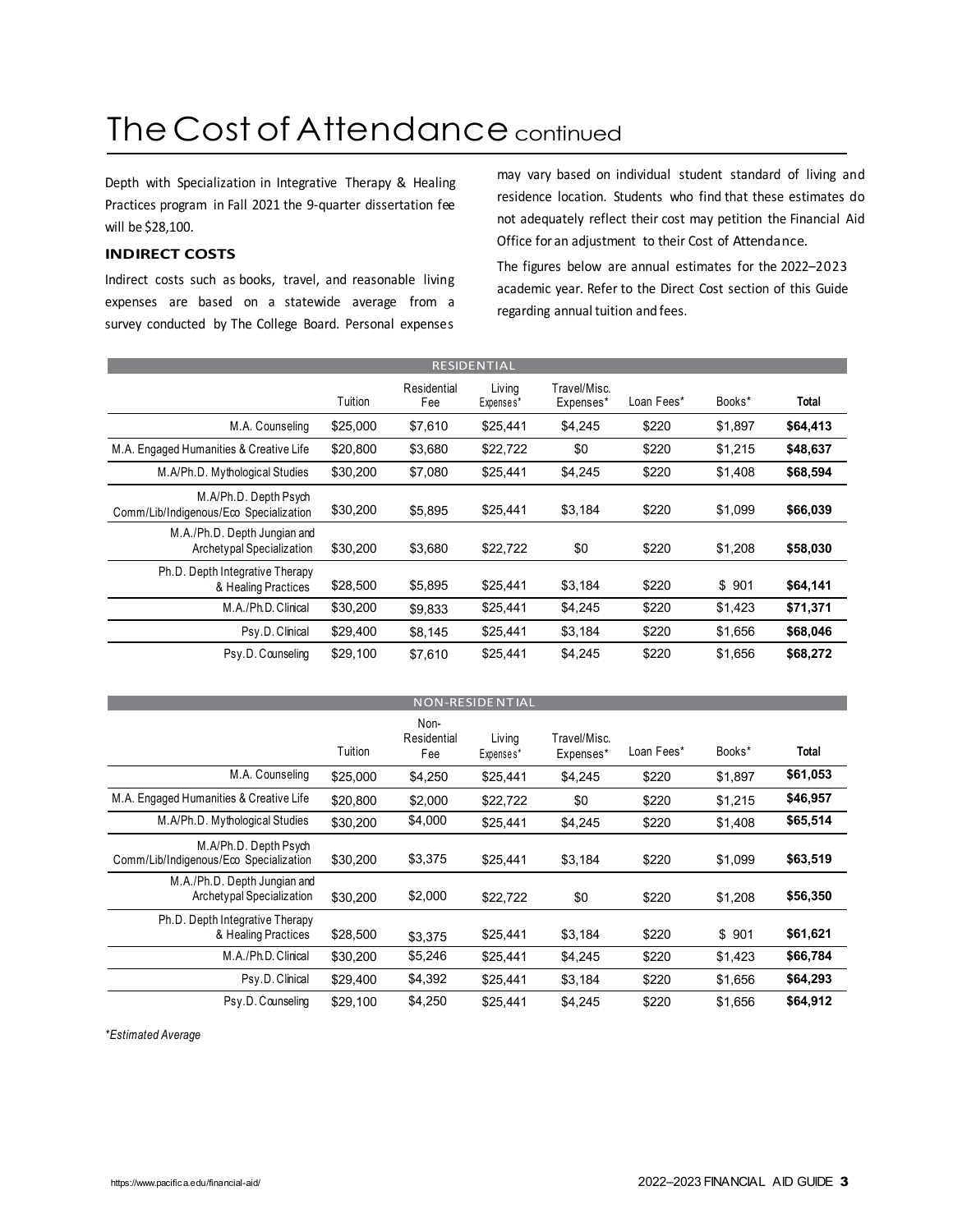## Financial Planning

While attending college is an important investment in a career and personal growth, it is expensive. Careful planning and budgeting are essential.

### **BEFORE BORROWING**

Before taking out a loan, the student should research other options that are available to help pay for a college education:

- Consult family and friends.
- Search the Web, library, and/or check with an employer regarding the availability of scholarships, grants, tuition reimbursement programs, and other forms of aid that do not have tobe repaid.
- Grants and loans may also be provided by various private organizations, such as companies, unions, civic groups, religious organizations, veterans groups, and ethnic associations.

## **SENSIBLE BORROWING LIMITS DEBT**

Student loans can be a useful tool in funding higher education, but to use them wisely, the student should be aware of the responsibilities that borrowing money entails:

- The amount of money borrowed to pay for college can limit the ability to obtain loans after completing school. The student should borrow as little as possible now to cover school expenses.
- Principal is the face value of a loan, the amount upon which interest is charged. Interest is the fee charged for the use of borrowed money.
- Repayment is set up on a schedule. Personal credit ratings will be adversely affected if the repayment schedule is not maintained. In cases with a legitimate reason for not repaying according to a schedule (such as unemployment or illness), most lenders and the

U.S. Department of Education will make adjustments to the schedule. However, the student must notify the servicer immediately.

• The payment amount due each month can be lowered by extending payments for a longer period of time. However, that means that the total interest paid over time will be greater.

- Multiple loans may be necessary to meet the Cost of Attendance. Students may borrow more than one student loan at the same time.
- Default means failure to repay a student loan according to the promissory note. If the student defaults on a loan, the federal government can take action to recover the money. A default will affect personal credit ratings, and the student will not be able to receive additional federal aid.

#### **BUDGETING DURING SCHOOL**

While enrolled, the student should consider reducing living costs:

- Create abudget and stick to it.
- Share expenses with aroommate.
- If employed, keep the job; if unemployed, even a parttime job can help defray expenses.
- Use credit cards only for emergencies.
- Borrow intelligently. Borrow only what can be repaid, and only what is needed.
- Don't use loans for day-to-day living expenses.
- If borrowing is necessary to finance a college education, then develop a frugal lifestyle now. While in school, live like a student, not a professional.

## **HELPFUL RESOURCES**

- Take Financial Awareness Counseling at [https://studentloans.gov](https://studentloans.gov/)
- Learn how to save at [https://360financialliteracy.org](https://360financialliteracy.org/)
- Create a budget at [https://mint.com](https://mint.com/)
- Get your credit score for free at [https://creditkarma.com](https://creditkarma.com/)
- Check your credi[t](https://annualcreditreport.com/) reports for free at [https://annualcreditreport.com](https://annualcreditreport.com/)
- Review your federal financial aid history at [https://nslds.ed.gov](https://nslds.ed.gov/)
- Federal Student Aid YouTube Channel: [youtube.com/FederalStudentAid](https://www.youtube.com/user/FederalStudentAid)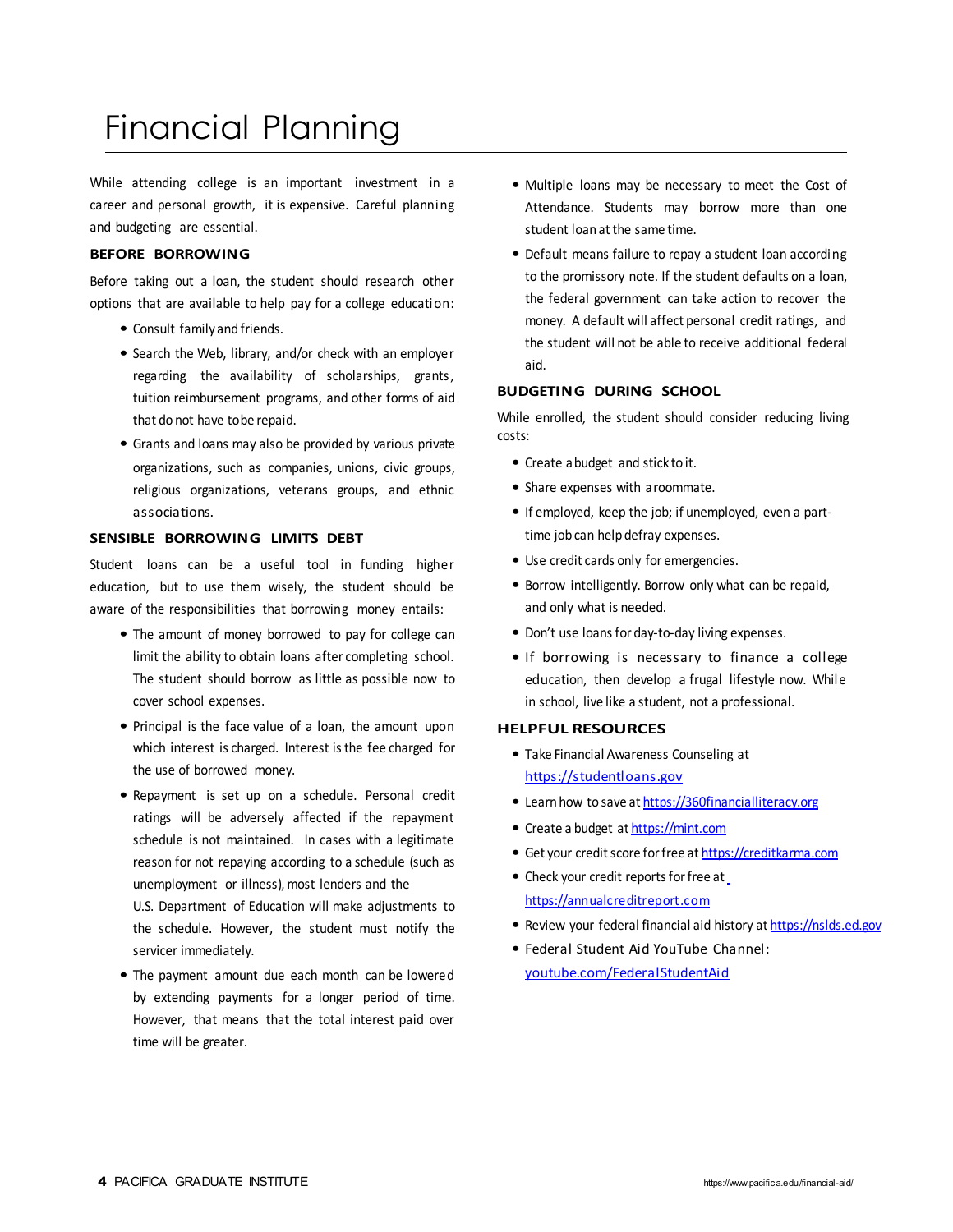## **Pacifica Scholarship Program**

To make education accessible to students who show high financial need and academic merit, Pacifica is pleased to offer Educational Assistance to our graduate students. Applications are available through the Office of Financial Aid and on our website after January 1st each year. For a list of all institutional scholarships available, please visit [https://www.pacifica.edu/financial-aid/financial-aid](https://www.pacifica.edu/financial-aid/financial-aid-scholarship-programs/)[scholarship-programs/](https://www.pacifica.edu/financial-aid/financial-aid-scholarship-programs/) 

New applicants and Returning students must meet the following requirements by August 15th to be considered:

- 1) Be accepted into a program of study by August 15th to be considered for the Program Scholarships or Educational Assistance AND enrolled full-time (minimum 6 units) each quarter.
- 2) Complete and submit the scholarship application and essay.
- 3) Results of the 2022–2023 FAFSA must be on file in the Office of Financial Aid for U.S. Citizens or eligible non-citizens in order to qualify.
- 4) International students must complete the International Student Addendum (page 2 of the application) instead of the 2022–2023 FAFSA.

## **PACIFICA YELLOW RIBBON SCHOLARSHIP PROGRAM**

Pacifica Graduate Institute is pleased to provide up to ten Yellow Ribbon Scholarships each year for qualifying veterans under the Post 9/11 GI Bill on a first-come first-serve basis. Students in the M.A. Counseling program will qualify for up to \$6,500 per year,M.A. Engaged Humanities will qualify for up to \$5,400, and those enrolled in the doctoral programs will qualify for up to \$7,800 per year.

## **PACIFICA MATCHING AMERICORPS SCHOLARSHIP PROGRAM**

Pacifica Graduate Institute is pleased to offer the Segal AmeriCorps Matching Scholarship to qualified AmeriCorps Alumni enrolled in one of our Master or Doctoral programs. The Matching Scholarship amount will be a dollar-for-dollar match up to \$4,725 per year with a maximum of \$9,450 throughout enrollment in the program of study. A total of five new scholarships will be available on a first-come first-serve basis.

## **PAUL D. COVERDELL FELLOWSHIP**

The Peace Corps announced the launch of the Paul D. Coverdell Fellowship Program in partnership with Pacifica. The scholarship is extended to returned Peace Corps volunteers. For more information, please visit our website at [www.pacifica.edu.](http://www.pacifica.edu./)

## **EXTERNAL RESOURCES: OUTSIDE SCHOLARSHIP SEARCHES**

A few ideas to start your research would be looking into foundations, organizations (ex: religious, community, professional, ethnicity based), local businesses, civic groups, and even your employer for tuition assistance programs.

Pacifica offers a listing of several scholarship search resources at [https://www.pacifica.edu/financial](https://www.pacifica.edu/financial-aid/types-of-financial-aid/)[aid/types-of-financial-aid/.](https://www.pacifica.edu/financial-aid/types-of-financial-aid/)

#### **State Sources:**

<https://www2.ed.gov/about/contacts/state/index.html> **Vocational Rehabilitation:** 

<https://www.benefits.va.gov/vocrehab/index.asp> **Tribal benefits:** <https://www.doi.gov/tribes/benefits>

## **VETERANS ADMINISTRATION EDUCATIONAL BENEFITS**

Pacifica is approved to administer Chapter 33 Post-9/11 GI Bill tuition assistance benefits, Yellow Ribbon Scholarships, Chapter 35 Survivors' & Dependents' Educational Assistance and Chapter 31 Vocational Rehabilitation Benefits for qualifying veterans. To find out if you are eligible under any of these programs, call (888) GIBILL1 or visit the VA website a[t www.gibill.va.gov.](http://www.gibill.va.gov/) Pacifica is approved to administer Chapter 33 Tuition Assistance benefits and is proud to offer Yellow Ribbon Scholarships to those qualifying Post 9/11 veterans.

For students eligible for education benefits through the Veteran's Administration, all previous education, and training will be evaluated. Credit will be awarded where appropriate and the program will be shortened accordingly. The student and the Veteran's Administration will be notified by the Registrar's Office promptly.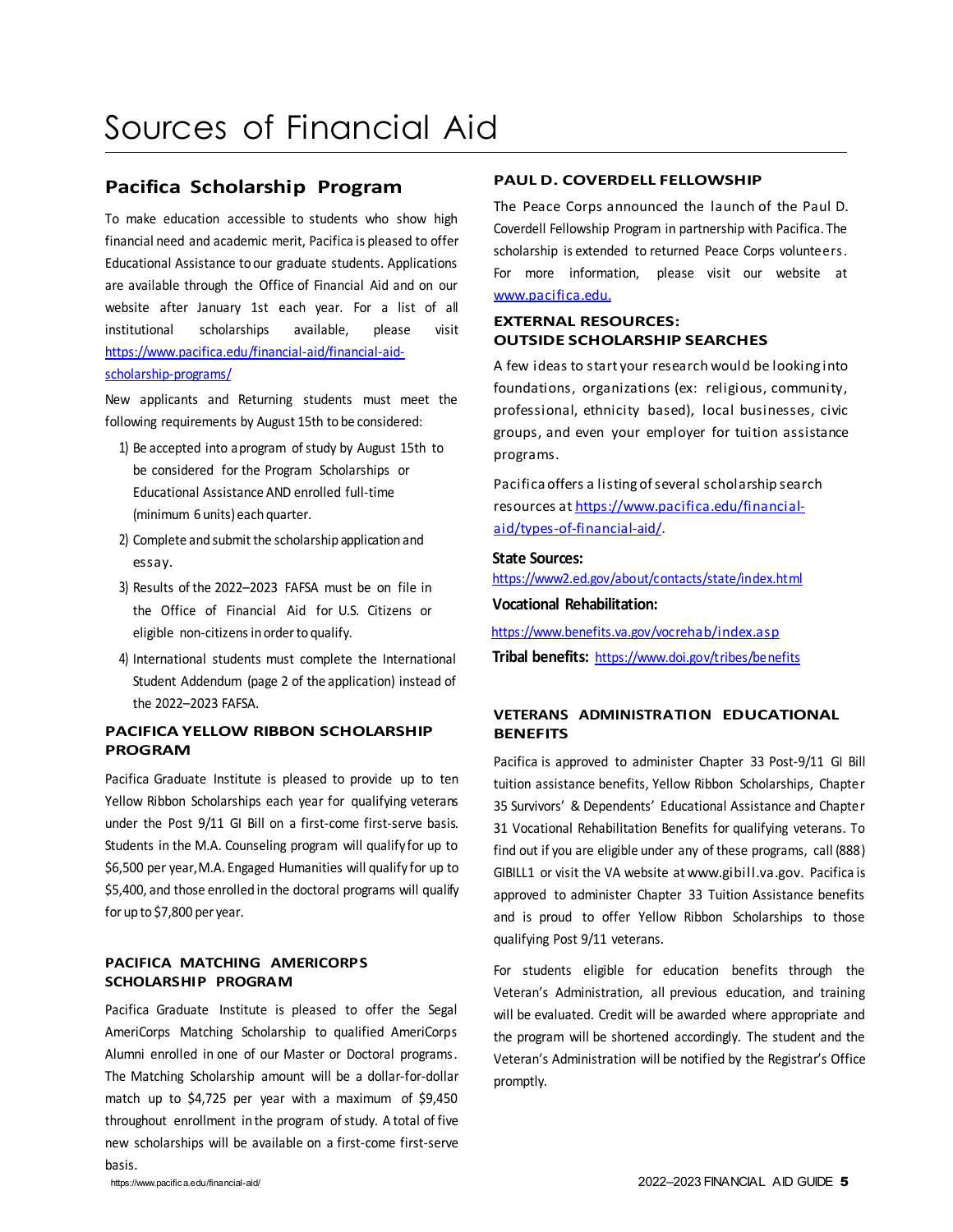## **TAX BREAKS FOR COLLEGE**

There are a number of federal tax benefits for college, including credits, deductions, and savings incentives. Consult your tax advisor or the IRS for complete details.

## **RESOURCES FOR MORE INFORMATION:**

**Federal Student Loans:** [https://studentloans.gov](https://studentloans.gov/) **IRS Info:** <https://irs.gov/individuals> **College Savings Plans:** [www.scholarshare529.com](https://www.scholarshare529.com/) **College Savings Plans:** [www.collegesavings.org](https://www.collegesavings.org/) **Student Loan Info:** [bigfuture.collegeboard.org](https://bigfuture.collegeboard.org/) **Income Based Repayment:** [www.ibrinfo.org](http://www.ibrinfo.org/) **Student Loan Estimator:** [finaid.org/calculators](https://finaid.org/calculators/) **Federal Student Aid:** [studentaid.gov](https://studentaid.gov/) **More Student Loan Info:**  [www.moneygeek.com/%20education/college](https://www.moneygeek.com/%20education/college/)

## **CANADIAN GOVERNMENT LOANS**

Canadian students may use both the Canadian and provincial loan programs to fund their education at Pacifica Graduate Institute. For further information, access the Canadian Loan website at

## [www.canada.ca/fr/services/prestations/education.html.](https://www.canada.ca/fr/services/prestations/education.html)

### **INTERNATIONAL STUDENT RESOURCES**

We encourage students to apply for the Pacifica Graduate Institute Scholarships. Please refer to the Scholarship section for more information.

**Alternative private loans** may be available to International students with a credit worthy U.S. citizen to co-sign. To learn more, visit our website at [www.pacifica.edu](http://www.pacifica.edu/) and under Financial Aid, click International Student Resources.

## **Student Loans**

## **FEDERAL DIRECT UNSUBSIDIZED LOANS**

Pacifica participates in the U.S. Department of Education's Federal Direct Loan Program. The Direct Loan program provides students with access to federally Unsubsidized Loans as well as Graduate PLUS Loans by allowing students to borrow directly from the U.S. Department of Education rather than a private lender.

The Direct Unsubsidized Loans are low-interest loans made to students admitted to an eligible academic program and attending at least half-time (minimum 3 units). The interest rates for federal student loans are determined by federal law each year. The interest rate cap is 9.50% for Direct Unsubsidized Loans. The annual maximum for graduate students is \$20,500. The aggregate loan limit of all federal Stafford Loans (FFELP + Direct combined) for a graduate student is \$138,500 (including undergraduate loans and a maximum of \$65,500 in Subsidized Stafford Loans).

Direct Unsubsidized Loans are subject to a 1.057% origination fee for loans with first disbursement on or after 10/1/2020 and before 10/1/2022 which is deducted from each quarterly disbursement. The student is responsible for the interest on this loan during eligible periods of enrollment and deferments (interest deferment options are available).

## **FEDERAL DIRECT SUBSIDIZED LOANS**

Federal Direct Subsidized Loans are no longer available for graduate and professional students effective for loans made for periods of enrollment (loan periods) beginning on or after July 1, 2012.

### **FEDERAL DIRECT GRADUATE PLUS LOANS**

Available to qualifying graduate/professional students to assist with education expenses (tuition, housing, books, travel, and reasonable personal expenses). Direct PLUS Loans are not based on income or assets. However, to qualify borrowers must:

- 1) Be a U.S. Citizen or eligible non-citizen and have a valid Social Security Number.
- 2) Complete the 2022–2023 FAFSA and apply for the maximum amount of Unsubsidized loans for which you are eligible.
- 3) Meet credit eligibility requirements as determined by the U.S. Department of Education.
- 4) Complete/submit a Master Promissory Note (MPN) to the U.S. Department of Education.

Direct Grad PLUS Loans are subject to a 4.228% origination fee for loans with first disbursement on or after 10/1/2020 and before 10/1/2022, which is deducted from each quarterly disbursement.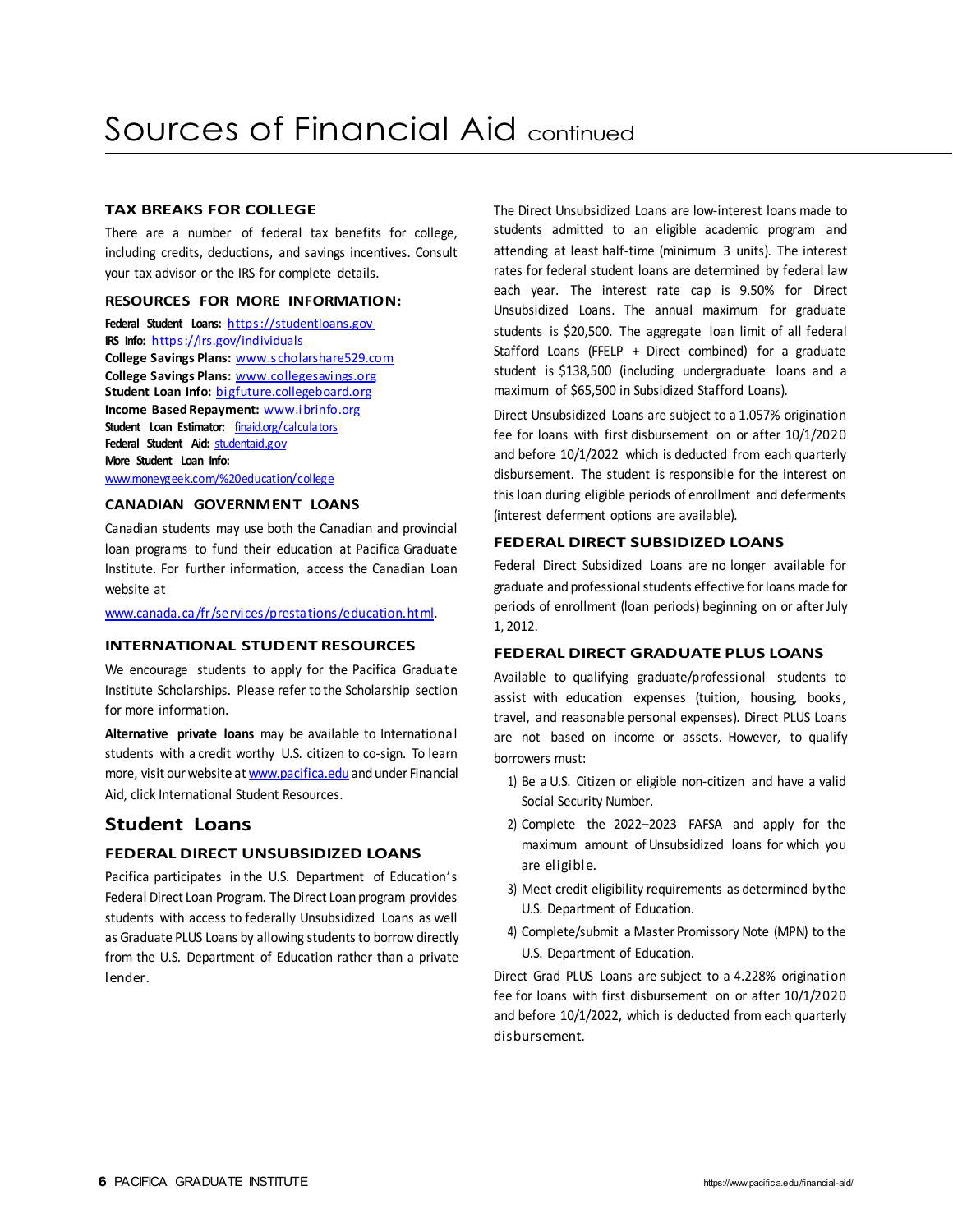The interest rate on the Grad PLUS loan is fixed and interest begins to accrue asthe funds are disbursed each quarter. The interest rates for federal student loans are determined by federal law each year. The interest rate cap is 10.50% for Grad PLUS loans.

## **PRIVATE ALTERNATIVE LOANS**

Private alternative loans are non-federal loan programs that require at least half-time enrollment (minimum of 3 units at Pacifica), a good credit history, ability to repay the loan, and U.S. citizenship or permanent resident status. Some loans may require a credit worthy U.S. citizen or permanent resident co-signer. For complete details of the alternative loans available, please contact the Office of Financial Aid or visit our website: [www.pacifica.edu.](https://www.pacifica.edu/)

#### **LOAN REPAYMENT**

- Federal Direct Unsubsidized Loan repayment begins six months afterthe student isno longer enrolled atleast half-time.
- Federal Direct Plus loan repayment may be deferred while enrolled at least half-time and for up to six months following the last date of attendance as a half-time student.
- There are several repayment options available tomeet the individual needs of borrowers. Consult with the loan servicer to understand which repayment options are available. Generally, borrowers have 10 to 25 years to repay, depending on the repayment plan that is selected.
- Private Alternative Loan repayment may vary depending onthelender;generallya six-monthgraceperiodis offered. For most loans, borrowers have ten (10) years to repay the loan and there are several repayment options available. Consult the lender for complete details.
- Early repayment inwhole orin part may be made without penalty at anytime.

| Estimated Direct Grad Plus Loan Repayment (fixed 5.30%)<br><b>Estimated Direct Unsubsidized Loan Repayment</b><br>(fixed 4.30%) |                           |                         |          |                     |                           |                         |          |  |
|---------------------------------------------------------------------------------------------------------------------------------|---------------------------|-------------------------|----------|---------------------|---------------------------|-------------------------|----------|--|
| Principal<br>Amount                                                                                                             | Approx. No.<br>of Monthly | Principal<br>+ Interest | Total    | Principal<br>Amount | Approx. No.<br>of Monthly | Principal<br>+ Interest | Total    |  |
| Owed                                                                                                                            | Payments                  | Payment                 | Interest | Owed                | Payments                  | Payment                 | Interest |  |
| \$20,500                                                                                                                        | 120                       | \$229                   | \$6,910  | \$5,000             | 120                       | \$59                    | \$1,992  |  |
| \$41,000                                                                                                                        | 120                       | \$457                   | \$13,820 | \$10,000            | 120                       | \$117                   | \$3,983  |  |
| \$61,500                                                                                                                        | 120                       | \$686                   | \$20,730 | \$15,000            | 120                       | \$175                   | \$5,974  |  |
| \$82,000                                                                                                                        | 120                       | \$914                   | \$27,640 | \$20,000            | 120                       | \$234                   | \$7,966  |  |
| \$102,500                                                                                                                       | 120                       | \$1,143                 | \$34,550 | \$30,000            | 120                       | \$350                   | \$11,948 |  |
| \$123,000                                                                                                                       | 120                       | \$1.371                 | \$41,460 | \$40,000            | 120                       | \$467                   | \$15,931 |  |
| \$138,500                                                                                                                       | 120                       | \$1.544                 | \$46,685 | \$50,000            | 120                       | \$583                   | \$19,913 |  |

## STUDENT LOAN REPAYMENT CHARTS

Interest rate is at time of printing. Your monthly payments may be lower under other repayment plans. Visit studentaid.gov for more up-to-date information.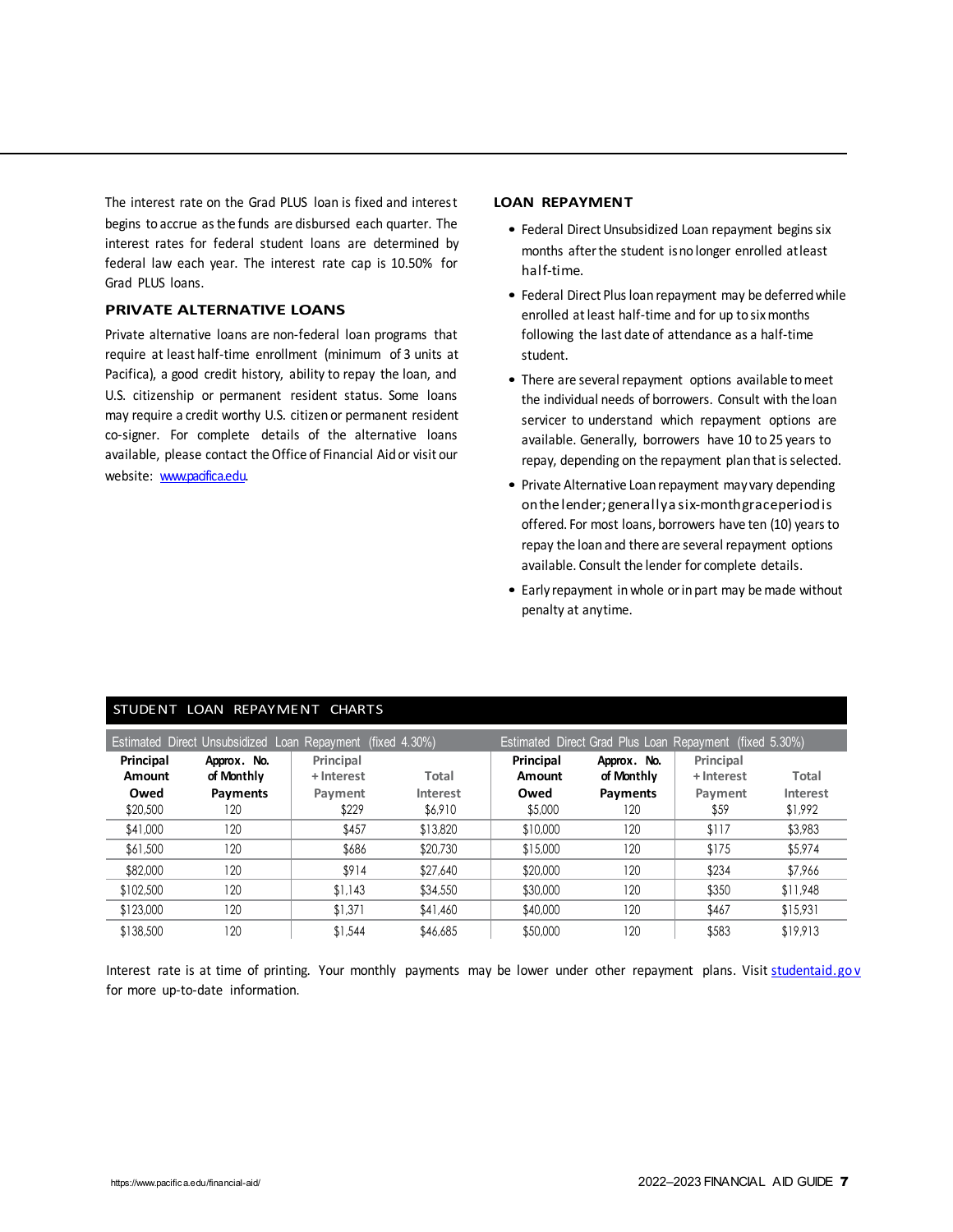## Processing the Financial AidAward

- 1) When the FAFSA results are received by the school, the Office Financial Aid will send the student an email confirmation and follow-up if additional documentation is required.
- 2) Once anew student isadmitted and assigned to aTrackORacontinuing student isregistered forthe upcoming school year AND the FAFSA results have been received by the Office Financial Aid, an Award Notification email will be sent to the student notifying them of their eligibility for Federal Student Aid.
- 3) The Award Notification email will direct the student to the secure Pacifica Financial Aid website, where students may complete the financial aid process on-line.

## How Aid Will BeDisbursed

In general, financial aid will be released from the U.S. Department of Education through electronic fund transfer to Pacifica in equal multiple disbursements that coincide with the start of each enrollment period (quarter). Disbursements are scheduled for the Thursday following the first session of each quarter(Fall, Winter, Spring, and Summer) afterregistration and attendance are confirmed. The Office Financial Aid will send an email to students when funds are disbursed.

Pacifica will apply the student's financial aid toward current quarter charges for tuition and fees. Students are responsible for payment of all outstanding charges not covered by financial aid and payment is due 14 days prior to the start of each quarter. Payment arrangements may be made by contacting the Student Accounts Office.

## **STUDENT ACCOUNTS**

Quarterlypayments not covered by financial aid are due 14 days prior to the start of each quarter. The Student Accounts Office will post monthly billing statements online at my.pacifica.edu Self Service indicating your account balance. Additional lodging isbilled approximately 30-45 days afterstay. Please be aware that if a refund is received at the beginning of the quarter, the student will be responsible for paying any subsequent lodging charges incurred.

For students who have completed all the required paperwork for financial aid, anticipated financial aid will be reflected on the billing statements until actual funds are received from the U.S. Department of Education each quarter. Students may view individual student account information on-line at [my.pacifica.edu](http://my.pacifica.edu/) Self-Service.

#### **REMAINING CHARGES AND EXCESS FINANCIAL AID**

If the student's total charges exceed financial aid, the student must make payment arrangements with the Student Accounts Office. Tuition and Fee payments are due 14 days prior to the start of each quarter. Financial aid recipients are responsible for paying the amount not covered by their financial aid.

If the student's financial aid exceeds the total charges each quarter, the student is entitled to a financial aid refund. Financial aid refunds are available after the start of each quarter after registration and attendance have been confirmed. Pacificahas partnered with Nelnet Business Solutions to provide timely refunds to students. Students have the option of receiving refunds through direct deposit or paper check. Students who sign up for direct deposit will receive their refunds within 7-10 business days afterthe funds are received by the school from the Department of Education. Students who do not sign up for direct deposit, a paper check will be mailed directly from Nelnet Business Solutions approximately 14 days afterthe funds are received by the school.

## **FINANCING OPTIONS**

Pacifica offers students the following options to pay an account balance (if applicable) directly to Pacifica's Student Accounts Office. A \$100 late fee will be assessed if the balance is not paid by the firstday of classeach quarter.

- Online at My.Pacifica.edu by using a credit card (Credit card payments are assessed a 2.5% convenience fee by the processor at the time of payment)
- Check or money order and mailed to the Student Accounts **Office**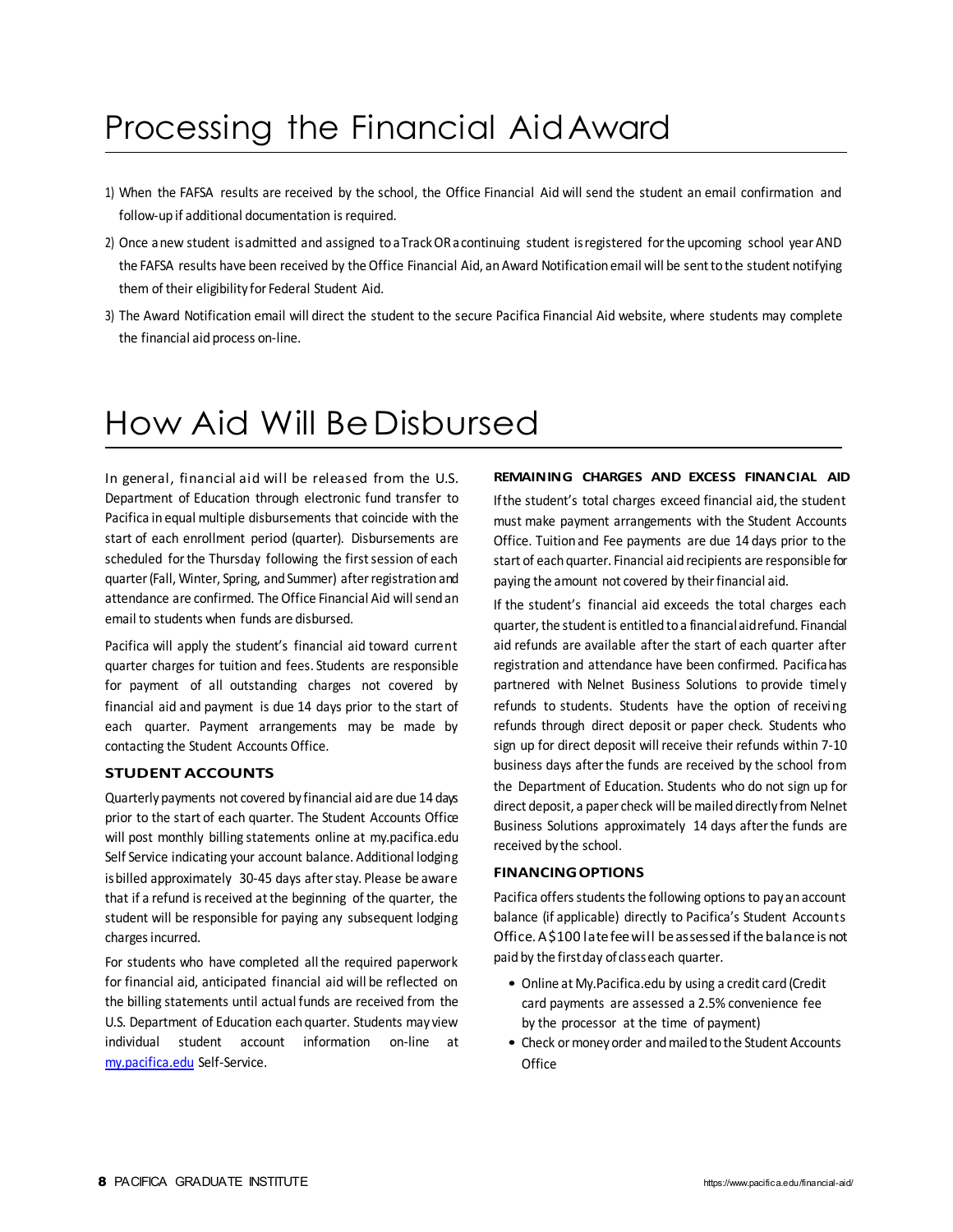## Quarterly Direct Costs Minus Financial Aid 2022–2023

Please refer to the following worksheet for examples of quarterly costs minus financial aid. The net loan figures presented below are based on borrowing the maximum Direct Unsubsidized Loan of \$20,500 for the academic year, minus the 1.057% origination fee (4.228% for Direct Plus Loan). The origination fee isforloans with first disbursement on or after 10/1/2020 and before 10/1/2022. For financial aid recipients, quarterly payment forthe balance is due in the Student Accounts Office 14-days priorto the start of each quarter. Visitthe Student Accounts website to view the payment schedule. The Student Accounts Office will post monthly billing statements online at [my.pacifica.edu](http://my.pacifica.edu/) Self-Service indicating your account balance. When you have completed all the required paperwork forfinancial aid, anticipated financial aidwill be reflected on the billingstatements until the actual funds are received from the U.S. Department of Education each quarter.

#### **M.A. Counseling Psychology with Emphasis in Marriage and Family Therapy, Professional Clinical Counseling, and Depth Psychology – Residential**

|                          | Fall 22  | Winter 23 | Spring 23 | Summer 23 | Total     |
|--------------------------|----------|-----------|-----------|-----------|-----------|
| Tuition<br>$1 - 10 - 00$ | 6.667.00 | 6.667.00  | 6.667.00  | 4,999,00  | 25,000.00 |
| + Residential Fee        | 1.965.00 | 1,965,00  | 1,965.00  | 1,715.00  | 7.610.00  |
| = Total Charges          | 8,632,00 | 8,632,00  | 8,632,00  | 6.714.00  | 32,610.00 |
| - Net Loans              | 5.071.00 | 5.071.00  | 5.071.00  | 5.071.00  | 20,284.00 |
| $=$ Account Balance      | 3.561.00 | 3.561.00  | 3.561.00  | 1,643,00  | 12.326.00 |

#### **RESIDENTIAL STUDENTS**

The Residential Fee covers 3 day/2 night accommodations each session during the fall, winter, spring quarters and 7 day/6 night accommodations in the summer quarter at the Best Western or Ladera Campus, meals, shuttle service and misc. day use fees.

#### **M.A. Counseling Psychology with Emphasis in Marriage and Family Therapy, Professional Clinical Counseling, and Depth Psychology - Non-Residential**

|                     | Fall 22  | Winter 23 | Spring 23 | Summer 23 | Total     |
|---------------------|----------|-----------|-----------|-----------|-----------|
| Tuition             | 6.667.00 | 6.667.00  | 6.667.00  | 4,999,00  | 25,000.00 |
| + Non-Res Fee       | 1.125.00 | 1.125.00  | 1.125.00  | 875.00    | 4,250,00  |
| = Total Charges     | 7.792.00 | 7.792.00  | 7.792.00  | 5,874,00  | 29,250,00 |
| - Net Loans         | 5.071.00 | 5.071.00  | 5.071.00  | 5.071.00  | 20.284.00 |
| $=$ Account Balance | 2.721.00 | 2.721.00  | 2.721.00  | 803.00    | 8,966,00  |

#### **NON-RESIDENTIAL STUDENTS**

The Non-Residential/ Commuter Fee covers meals, shuttle service, and misc. day use fees for those living in the Santa Barbara or Ventura County area.

#### **M.A. Engaged Humanities and the Creative Life with Emphasis in Depth Psychology –Residential**

|                     | Fall 22  | <b>Winter 23</b> | Spring 23 | Summer 23 | Total     |
|---------------------|----------|------------------|-----------|-----------|-----------|
| Tuition             | 5,200,00 | 5.200.00         | 5,200,00  | 5,200,00  | 20,800.00 |
| + Residential Fee   | 920.00   | 920.00           | 920.00    | 920.00    | 3,680,00  |
| = Total Charges     | 6.120.00 | 6.120.00         | 6.120.00  | 6.120.00  | 24,480.00 |
| - Net Loans         | 5.071.00 | 5.071.00         | 5.071.00  | 5.071.00  | 20.284.00 |
| $=$ Account Balance | 1.049.00 | 1.049.00         | 1.049.00  | 1.049.00  | 4,196,00  |

#### **RESIDENTIAL STUDENTS**

The Residential Fee covers 4 day/ 3 night accommodations (meals, shuttle service, and misc. day use fees) once each quarter.

#### **M.A. Engaged Humanities and the Creative Life with Emphasis in Depth Psychology - Non-Residential**

|                     | Fall 22  | <b>Winter 23</b> | Spring 23 | Summer 23 | Total     |
|---------------------|----------|------------------|-----------|-----------|-----------|
| Tuition             | 5,200,00 | 5,200,00         | 5,200,00  | 5,200,00  | 20,800.00 |
| + Non-Res Fee       | 500.00   | 500.00           | 500.00    | 500.00    | 2,000.00  |
| = Total Charges     | 5,700.00 | 5,700.00         | 5,700.00  | 5,700.00  | 22,800.00 |
| - Net Loans         | 5.071.00 | 5.071.00         | 5.071.00  | 5.071.00  | 20,284.00 |
| $=$ Account Balance | 629.00   | 629.00           | 629.00    | 629.00    | 2,516.00  |

#### **NON-RESIDENTIAL STUDENTS**

The Non-Residential/ Commuter Fee covers meals, shuttle service, and misc. day use fees once each quarter for those living in the Santa Barbara or Ventura County area.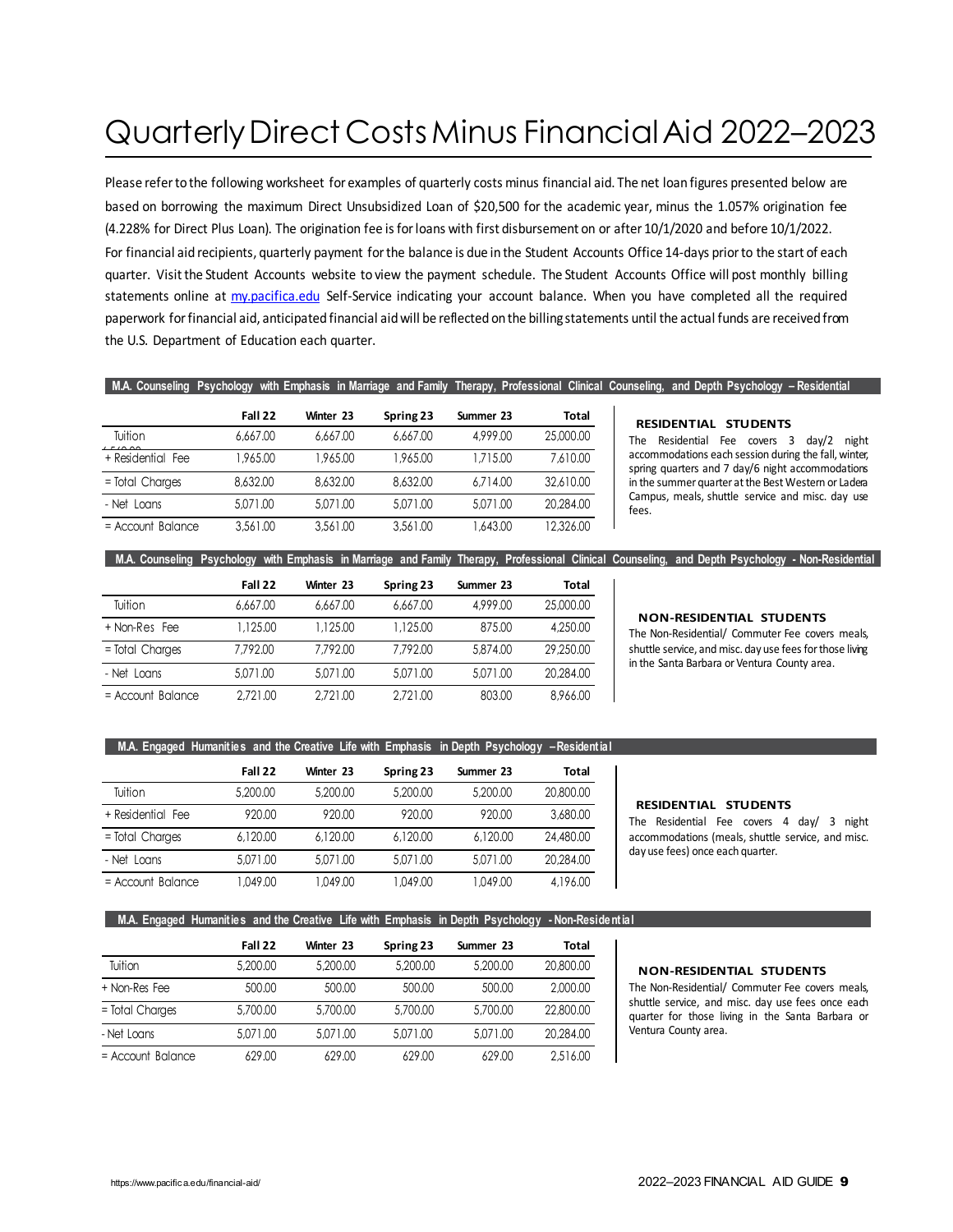## QUARTERLY DIRECT COSTS MINUS FINANCIAL AID 2022–2023 CONTINUED

|                     | Fall 22   | <b>Winter 23</b> | Spring 23 | Summer 23 | Total     |
|---------------------|-----------|------------------|-----------|-----------|-----------|
| Tuition             | 8.053.00  | 8,053,00         | 8,053,00  | 6.041.00  | 30,200.00 |
| + Residential Fee   | 2.715.00  | 2.715.00         | 2.715.00  | 1,688.00  | 9.833.00  |
| = Total Charges     | 10,768.00 | 10,768.00        | 10.768.00 | 7.729.00  | 40.033.00 |
| - Net Loans         | 5.071.00  | 5.071.00         | 5.071.00  | 5.071.00  | 20.284.00 |
| $=$ Account Balance | 5,697.00  | 5,697.00         | 5,697.00  | 2,658,00  | 19,749.00 |

#### **RESIDENTIAL STUDENTS**

The Residential Fee covers 4 day/3 night accommodations each session during the fall, winter, spring quarters and 7 day/6 night accommodations in the summer quarter at the Best Western or Ladera campus, meals, shuttle service and misc. day use fees.

#### **M.A./Ph.D. Clinical Psychology with Emphasis in Depth Psychology - Non-Residential**

|                   | Fall 22  | <b>Winter 23</b> | Spring 23 | Summer 23 | Total     |
|-------------------|----------|------------------|-----------|-----------|-----------|
| Tuition           | 8.053.00 | 8,053,00         | 8.053.00  | 6.041.00  | 30,200,00 |
| + Non-Res Fee     | 1.464.00 | 1.464.00         | 1.464.00  | 854.00    | 5,246,00  |
| = Total Charges   | 9,517.00 | 9.517.00         | 9,517.00  | 6.895.00  | 35,446.00 |
| - Net Loans       | 5.071.00 | 5.071.00         | 5.071.00  | 5.071.00  | 20.284.00 |
| = Account Balance | 4,446.00 | 4,446.00         | 4,446.00  | 1,824.00  | 15,162.00 |

#### **NON-RESIDENTIAL STUDENTS**

The Non-Residential/Commuter Fee covers meals, shuttle service, and misc. day use fees for those living in the Santa Barbara or Ventura County area.

#### **Psy.D. Clinical Psychology with Emphasis in Depth Psychology - Residential**

|                     | Fall 22   | Winter 23 | Spring 23 | Summer 23 | <b>Total</b> |
|---------------------|-----------|-----------|-----------|-----------|--------------|
| Tuition             | 9,800,00  | 9,800.00  | 9,800.00  | 0.00      | 29,400.00    |
| + Non-Res Fee       | 2.715.00  | 2.715.00  | 2.715.00  | 0.00      | 8,145,00     |
| = Total Charges     | 12.515.00 | 12,515.00 | 12,515.00 | 0.00      | 37,545.00    |
| - Net Loans         | 6.762.00  | 6.761.00  | 6.761.00  | 0.00      | 20,284.00    |
| $=$ Account Balance | 5,753.00  | 5,754.00  | 5.754.00  | 0.00      | 17.261.00    |

#### **RESIDENTIAL STUDENTS**

The Residential Fee covers 4 day/3 night accommodations each session during the fall, winter, spring quarters. Psy.D. students are not enrolled during the summer quarter and therefore do not incur summer charges.

### **Psy.D. Clinical Psychology with Emphasis in Depth Psychology -Non-Res ide ntia l**

|                     | Fall 22   | Winter 23 | Spring 23 | Summer 23 | <b>Total</b> |
|---------------------|-----------|-----------|-----------|-----------|--------------|
| Tuition             | 9,800,00  | 9.800.00  | 9,800.00  | 0.00      | 29,400.00    |
| + Non-Res Fee       | 1.464.00  | 1.464.00  | 1.464.00  | 0.00      | 4.392.00     |
| = Total Charges     | 11,264.00 | 11.264.00 | 11.264.00 | 0.00      | 33.792.00    |
| - Net Loans         | 6.762.00  | 6.761.00  | 6.761.00  | 0.00      | 20.284.00    |
| $=$ Account Balance | 4.502.00  | 4,503.00  | 4,503.00  | 0.00      | 13,508.00    |

### **NON-RESIDEN TIAL STUDENTS**

The Non-Residential/Commuter Fee covers meals, shuttle service, and misc. day use fees for those living in the Santa Barbara or Ventura County area. Psy.D. students are not enrolled during the summer quarter and therefore do not incur summer charges.

| M.A.Ph.D. Mythological Studies with Emphasis in Depth Psychology |           |           |           | - Residential |              |
|------------------------------------------------------------------|-----------|-----------|-----------|---------------|--------------|
|                                                                  | Fall 22   | Winter 23 | Spring 23 | Summer 23     | <b>Total</b> |
| Tuition                                                          | 8.053.00  | 8.053.00  | 8.053.00  | 6.041.00      | 30,200,00    |
| + Non-Res Fee                                                    | 1.965.00  | 1,965.00  | 1,965.00  | 1,185.00      | 7,080.00     |
| = Total Charges                                                  | 10.018.00 | 10.018.00 | 10.018.00 | 7.226.00      | 37.280.00    |
| - Net Loans                                                      | 5.071.00  | 5.071.00  | 5.071.00  | 5.071.00      | 20.284.00    |
| = Account Balance                                                | 4,947,00  | 4,947,00  | 4,947,00  | 2.155.00      | 16,996.00    |

#### **M.A./Ph.D. Mythological Studies with Emphasis in Depth Psychology -Non-Res ide ntia l**

|                     | Fall 22  | Winter 23 | Spring 23 | Summer 23 | Total     |
|---------------------|----------|-----------|-----------|-----------|-----------|
| Tuition             | 8.053.00 | 8.053.00  | 8,053,00  | 6.041.00  | 30,200,00 |
| + Non-Res Fee       | 1.125.00 | 1.125.00  | 1,125.00  | 625.00    | 4.000.00  |
| = Total Charges     | 9,178,00 | 9,178.00  | 9,178.00  | 6,666.00  | 34,200,00 |
| - Net Loans         | 5.071.00 | 5.071.00  | 5.071.00  | 5.071.00  | 20.284.00 |
| $=$ Account Balance | 4,107.00 | 4.107.00  | 4,107.00  | 1,595.00  | 13,916.00 |

#### **RESIDENTIAL STUDENTS**

The Residential Fee covers 3 day/2 night accommodations each session during the fall, winter, spring quarters and 5 day/4 night accommodations in the summer quarter at the Best Western or Ladera campus, meals, shuttle service and misc. day use fees.

#### **NON-RESIDENTIAL STUDENTS**

The Non-Residential/Commuter Fee covers meals, shuttle service, and misc. day use fees for those living in the Santa Barbara or Ventura County area.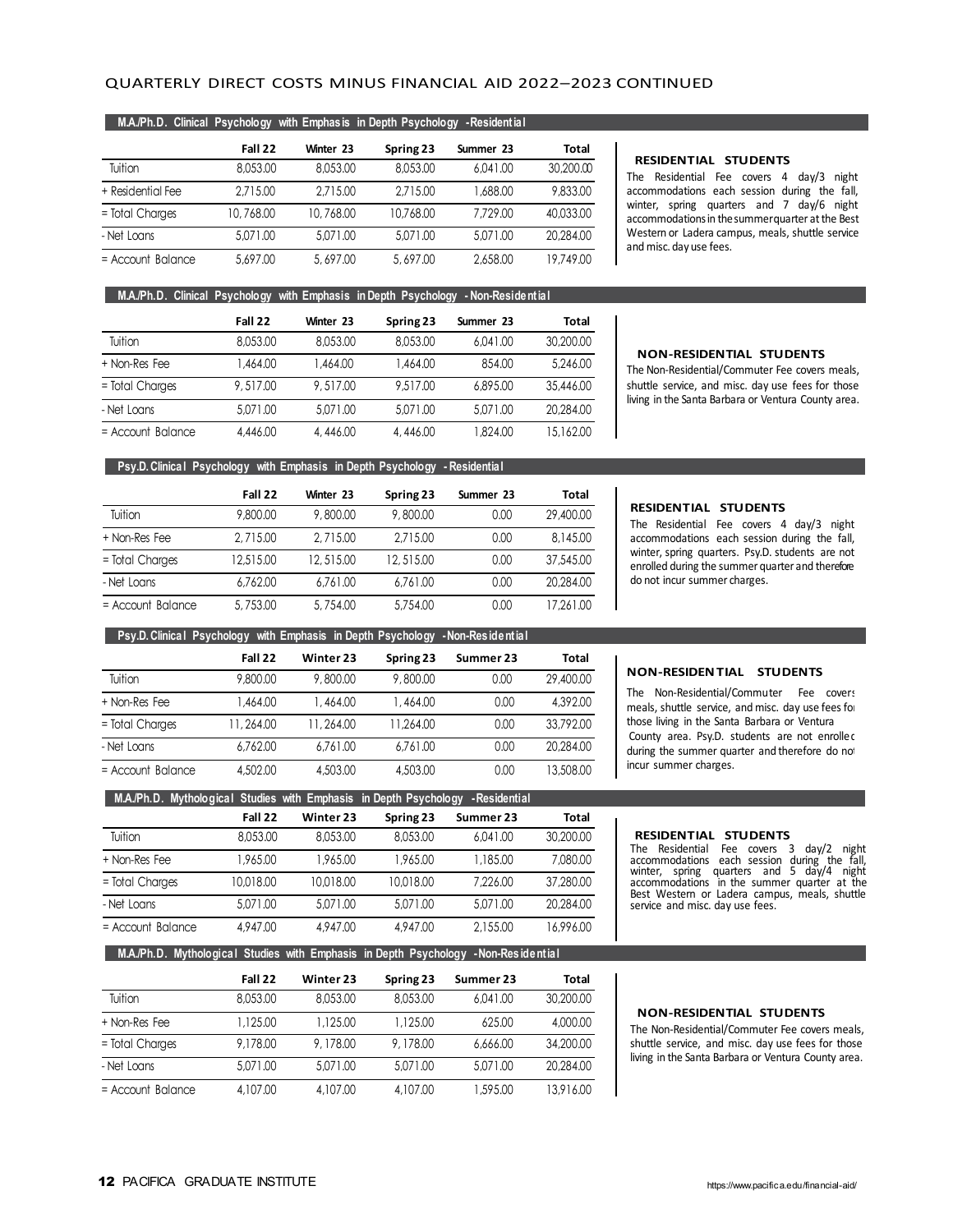## QUARTERLY DIRECT COSTS MINUS FINANCIAL AID 2022–2023 CONTINUED

#### **Ph.D. Depth Psychology with Specialization in Integrative Therapy and Healing Practices –Residential / NEWLY ENROLLED**

|                     | Fall 22   | Winter 23 | Spring 23 | Summer 23 | Total     |
|---------------------|-----------|-----------|-----------|-----------|-----------|
| Tuition             | 9,500.00  | 9,500.00  | 9,500.00  | 0.00      | 28,500.00 |
| + Non-Res Fee       | 1.965.00  | 1.965.00  | 1,965.00  | 0.00      | 5,895,00  |
| = Total Charges     | 11,465.00 | 11.465.00 | 11.465.00 | 0.00      | 34.395.00 |
| - Net Loans         | 6.762.00  | 6.761.00  | 6.761.00  | 0.00      | 20.284.00 |
| $=$ Account Balance | 4,703.00  | 4,704.00  | 4,704.00  | 0.00      | 14.111.00 |

**RESIDENTIAL STUDENTS**

The Residential Fee covers 3 day/ 2 night accommodations each session during the Fall, Winter, and Spring quarters.

#### **Ph.D. Depth Psychology with Specialization in Integrative Therapy and Healing Practices -Non-Residential / NEWLY ENROLLED**

|                     | Fall 22   | Winter 23 | Spring 23 | Summer 23 | Total     |
|---------------------|-----------|-----------|-----------|-----------|-----------|
| Tuition             | 9,500.00  | 9,500.00  | 9,500.00  | 0.00      | 28,500.00 |
| + Non-Res Fee       | 1.125.00  | 1,125.00  | 1, 125.00 | 0.00      | 3,375,00  |
| = Total Charges     | 10.625.00 | 10.625.00 | 10.625.00 | 0.00      | 31,875,00 |
| - Net Loans         | 6.762.00  | 6.761.00  | 6.761.00  | 0.00      | 20.284.00 |
| $=$ Account Balance | 3.863.00  | 3,864,00  | 3.864.00  | 0.00      | 11.591.00 |

#### **NON-RESIDENTIAL STUDENTS**

The Non-Residential/ Commuter Fee covers meals, shuttle service, and misc. day use fees for those living in the Santa Barbara or Ventura County area.

### **Ph.D. Depth Psychology with Specialization in Integrative Therapy and Healing Practices –Residential / EXISTING STUDENTS**

|                                                                                                     | Fall 22  | Winter 23 | Spring 23 | Summer 23 | Total     |
|-----------------------------------------------------------------------------------------------------|----------|-----------|-----------|-----------|-----------|
| Tuition                                                                                             | 7,600.00 | 7,600.00  | 7,600.00  | 5,700.00  | 28,500.00 |
| + Non-Res Fee                                                                                       | 1,965.00 | 1,965.00  | 1,965.00  | 0.00      | 5,895,00  |
| = Total Charges                                                                                     | 9.565.00 | 9,565,00  | 9,565,00  | 5,700.00  | 34,395.00 |
| - Net Loans                                                                                         | 5.071.00 | 5.071.00  | 5.071.00  | 5.071.00  | 20,284.00 |
| $=$ Account Balance                                                                                 | 4.494.00 | 4,494.00  | 4,494.00  | 629.00    | 14,111.00 |
| Ph.D. Denth Psychology, with Specialization in Integrative, Therapy, and Healing, Practices, Non-Ru |          |           |           |           |           |

#### **RESIDENTIAL STUDENTS**

The Residential Fee covers 3 day/ 2 night accommodations each session during the Fall, Winter, and Spring quarters. Second year students are not in residence during the Summer quarter therefore excluded from the Summer charges for residential fees.

**Ph.D. Depth Psychology with Specialization in Integrative Therapy and Healing Practices -Non-Residential / EXISTING STUDENTS**

|                     | Fall 22  | Winter 23 | Spring 23 | Summer 23 | Total     |
|---------------------|----------|-----------|-----------|-----------|-----------|
| Tuition             | 7,600.00 | 7,600.00  | 7,600.00  | 5,700.00  | 28,500.00 |
| + Non-Res Fee       | 1.125.00 | 1.125.00  | 1.125.00  | 0.00      | 3,375,00  |
| = Total Charges     | 8,725,00 | 8,725,00  | 8,725,00  | 5,700.00  | 31,875,00 |
| - Net Loans         | 5.071.00 | 5.071.00  | 5.071.00  | 5.071.00  | 20.284.00 |
| $=$ Account Balance | 3,654,00 | 3,654,00  | 3,654,00  | 629.00    | 11.591.00 |

#### **NON-RESIDENTIAL STUDENTS**

The Non-Residential/ Commuter Fee covers meals, shuttle service, and misc. day use fees for those living in the Santa Barbara or Ventura County area. Second year students are not in residence during the Summer quarter therefore excluded from the Summer quarter non-residential fees.

#### **M.A./Ph.D. Depth Psychology with Specialization in Community, Liberation, Indigenous and Eco-Psychology - Residential**

|                   | Fall 22   | <b>Winter 23</b> | Spring 23 | Summer 23 | Total     |
|-------------------|-----------|------------------|-----------|-----------|-----------|
| Tuition           | 8,053,00  | 8,053,00         | 8,053,00  | 6.041.00  | 30,200,00 |
| + Residential Fee | 1,965.00  | 1,965.00         | 1,965.00  | 0.00      | 5,895,00  |
| = Total Charges   | 10.018.00 | 10.018.00        | 10.018.00 | 6.041.00  | 36.095.00 |
| - Net Loans       | 5.071.00  | 5.071.00         | 5.071.00  | 5.071.00  | 20.284.00 |
| = Account Balance | 4,947,00  | 4,947.00         | 4,947,00  | 970.00    | 15.811.00 |

#### **RESIDENTIAL STUDENTS**

The Residential Fee covers 3 day/ 2 night accommodations each session during the Fall, Winter, and Spring quarters, meals, shuttle service, and misc. day use fees. CLE students are not in residence during the Summer quarter and therefore excluded from the Summer charges for residential fees.

**M.A./Ph.D. Depth Psychology with Specialization in Community, Liberation, Indigenous and Eco-Psychology -Non-Residential**

|                     | Fall 22  | <b>Winter 23</b> | Spring 23 | Summer 23 | Total     |
|---------------------|----------|------------------|-----------|-----------|-----------|
| Tuition             | 8.053.00 | 8.053.00         | 8.053.00  | 6.041.00  | 30,200,00 |
| + Non-Res Fee       | 1.125.00 | 1.125.00         | 1.125.00  | 0.00      | 3,375,00  |
| = Total Charges     | 9,178,00 | 9,178,00         | 9,178,00  | 6.041.00  | 33,575,00 |
| - Net Loans         | 5.071.00 | 5.071.00         | 5.071.00  | 5.071.00  | 20,284.00 |
| $=$ Account Balance | 4,107.00 | 4,107.00         | 4,107.00  | 870.00    | 13.291.00 |

### **NON-RESIDENTIAL STUDENTS**

The Non-Residential/Commuter Fee covers meals, shuttleservice, andmisc.dayusefeesforthoseliving in the Santa Barbara or Ventura County area. CLE students are not in residence during the Summer quarter and therefore excluded from the Summer charges for non-residentialfees.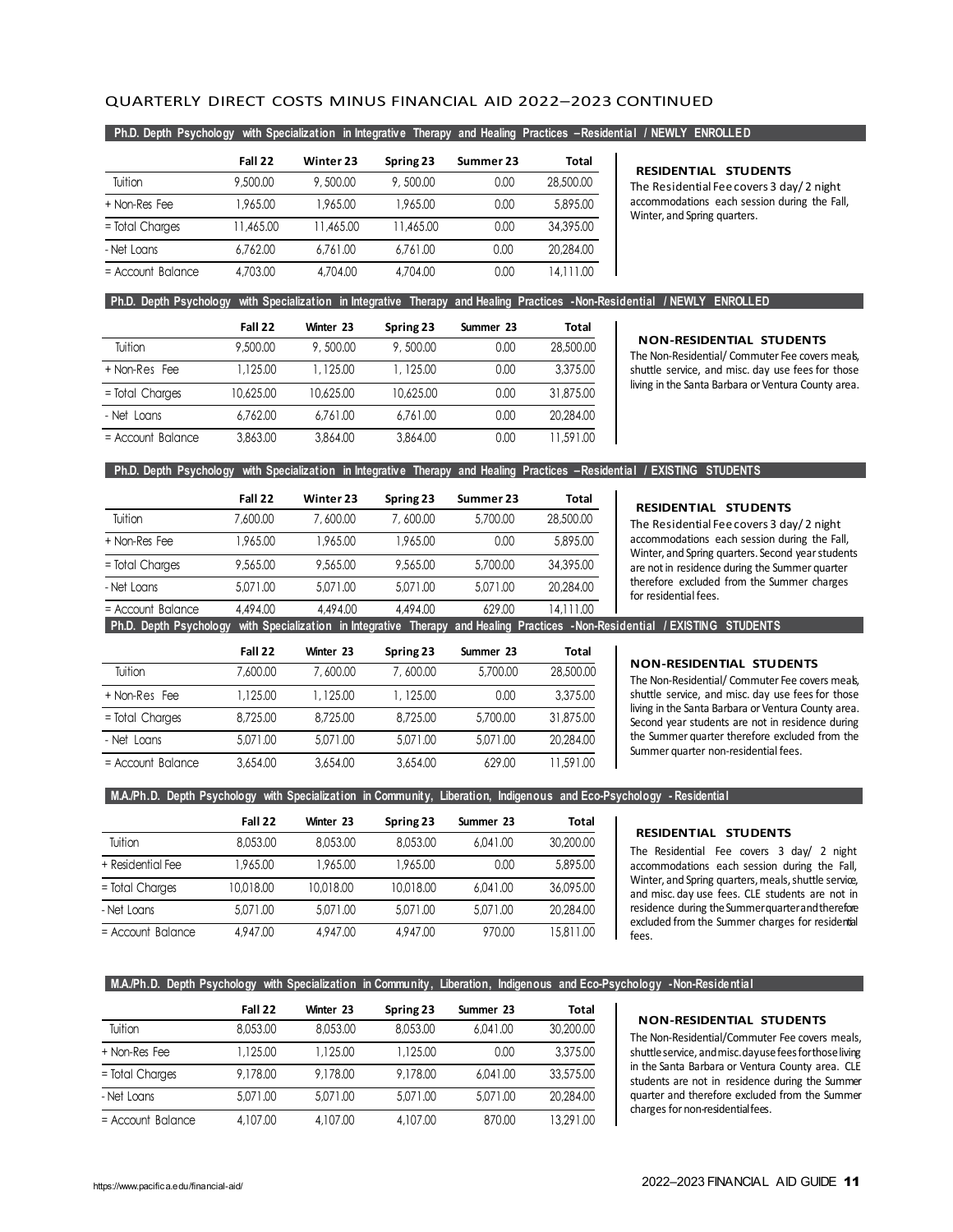## **M.A./Ph.D. Depth Psychology with Specialization in Jungian and Archetypal Studies - Residential**

|                               | Fall 22  | Winter 23 | Spring 23 | Summer 23 | Total     |
|-------------------------------|----------|-----------|-----------|-----------|-----------|
| Tuition                       | 7,550,00 | 7,550.00  | 7,550,00  | 7,550.00  | 30,200.00 |
| + Residential<br>Fee          | 920.00   | 920.00    | 920.00    | 920.00    | 3,680,00  |
| = Total Charges               | 8,470,00 | 8,470,00  | 8,470,00  | 8,470,00  | 33,880,00 |
| - Net Loans                   | 5.071.00 | 5.071.00  | 5.071.00  | 5.071.00  | 20.284.00 |
| $=$ Account<br><b>Balance</b> | 3,399,00 | 3,399,00  | 3,399,00  | 3,399,00  | 13,596.00 |

**RESIDENTIAL STUDENTS**

The Residential Fee covers 4 day/3 night accommodations (meals, shuttle service, misc. day use fees) once each quarter.

**M.A./Ph.D. Depth Psychology with Specialization in Jungian and Archetypal Studies -Non-Res ide ntia l**

|                     | Fall 22  | <b>Winter 23</b> | Spring 23 | Summer 23 | Total     |
|---------------------|----------|------------------|-----------|-----------|-----------|
| Tuition             | 7,550,00 | 7,550.00         | 7,550,00  | 7,550,00  | 30,200,00 |
| + Residential Fee   | 500.00   | 500.00           | 500.00    | 500.00    | 2,000.00  |
| = Total Charges     | 8.050.00 | 8.050.00         | 8.050.00  | 8.050.00  | 32,200.00 |
| - Net Loans         | 5.071.00 | 5.071.00         | 5.071.00  | 5.071.00  | 20.284.00 |
| $=$ Account Balance | 2,979.00 | 2,979.00         | 2,979.00  | 2.979.00  | 11,916.00 |

#### **NON-RESIDENTIAL STUDENTS**

The Non-Residential/Commuter Fee covers meals, shuttle service, and misc. day use fees for those living in the Santa Barbara or Ventura County area.

### **Psy.D. Counseling Psychology with Emphasis in Depth Psychology -Residential**

|                     | Fall 22  | Winter 23 | Spring 23 | Summer 23 | <b>Total</b> |
|---------------------|----------|-----------|-----------|-----------|--------------|
| Tuition             | 7.760.00 | 7.760.00  | 7.760.00  | 5,820,00  | 29,100.00    |
| + Residential Fee   | 1,965.00 | 1,965.00  | 1,965.00  | 1,715.00  | 7.610.00     |
| = Total Charges     | 9.725.00 | 9.725.00  | 9.725.00  | 7,535,00  | 36.710.00    |
| - Net Loans         | 5.071.00 | 5.071.00  | 5.071.00  | 5.071.00  | 20,284.00    |
| $=$ Account Balance | 4,654,00 | 4,654,00  | 4,654,00  | 2,464.00  | 16,426.00    |

#### **RESIDENTIAL STUDENTS**

The Residential Fee covers 3 day/ 2 night accommodations each session during the Fall, Winter, and Spring quarters and 7 day/ 6 night accommodations in the Summer quarter at the Best Western or Ladera Campus, meals, shuttle service, and misc. day use fees.

### **Psy.D. Counseling Psychology with Emphasis in Depth Psychology - Non-Residential**

|                     | Fall 22  | Winter 23 | Spring 23 | Summer 23 | Total     |
|---------------------|----------|-----------|-----------|-----------|-----------|
| Tuition             | 7.760.00 | 7.760.00  | 7.760.00  | 5,820,00  | 29,100.00 |
| + Residential Fee   | 1.125.00 | 1.125.00  | 1.125.00  | 875       | 4,250,00  |
| = Total Charges     | 8,885,00 | 8,885,00  | 8,885,00  | 6,695,00  | 33,350.00 |
| - Net Loans         | 5.071.00 | 5.071.00  | 5.071.00  | 5.071.00  | 20,284.00 |
| $=$ Account Balance | 3.814.00 | 3.814.00  | 3.814.00  | 1,624.00  | 13.066.00 |

#### **NON-RESIDENTIAL STUDENTS**

The Non-Residential/Commuter Fee covers meals, shuttle service, and misc. day use fees for those living in the Santa Barbara or Ventura County area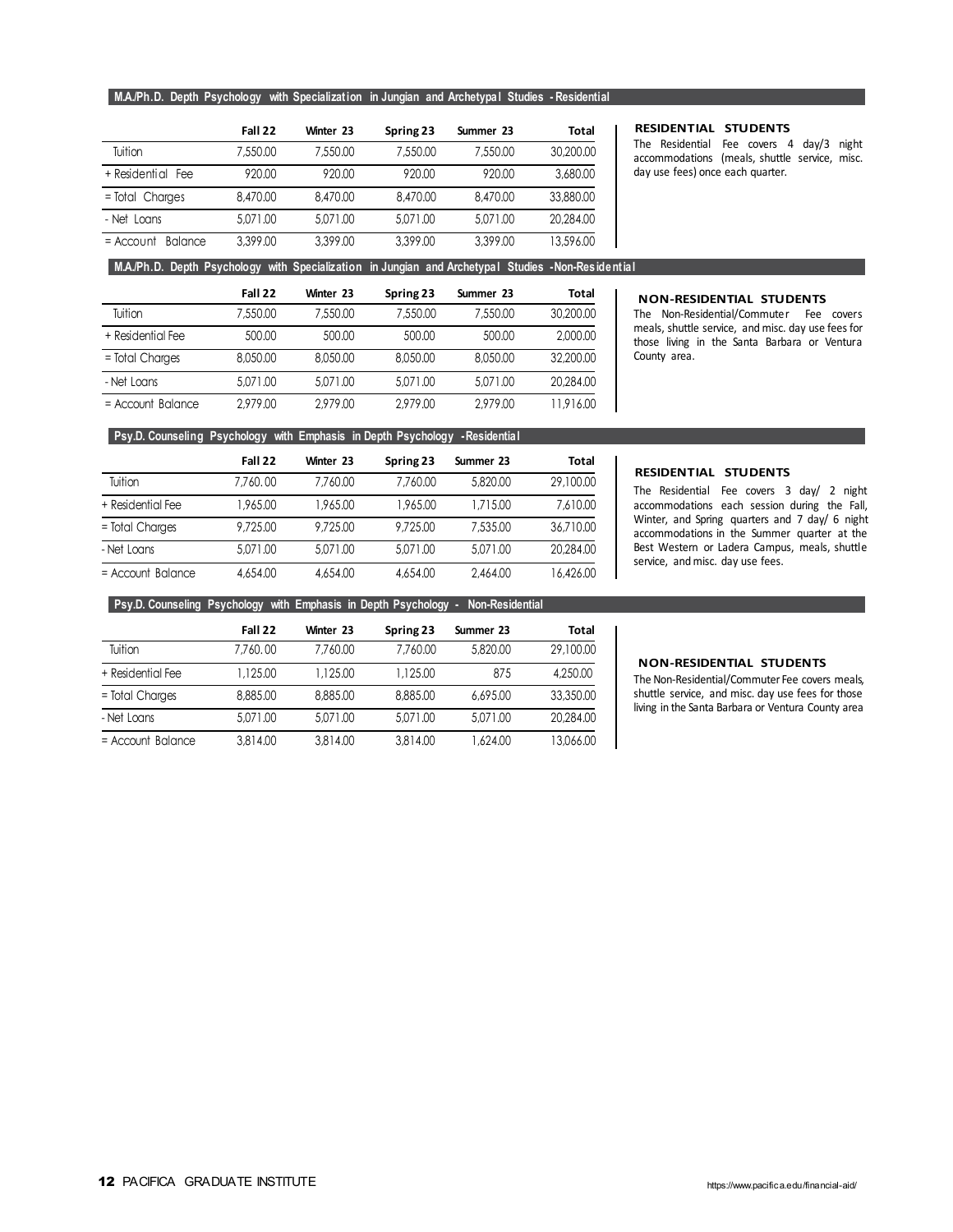## **ATTENDANCE**

All instructors report attendance after the first class session each quarter. Prior to release of financial aid funds attendance must be confirmed. Students unable to attend the first session of the quarter need to contact the Financial AidOffice.

## **CHANGE OF ADDRESS**

It is each student's responsibility to make sure the Registrar's Office, the Financial Aid Office, and the U.S. Department of Education have the most current and correct address, phone number, and email information. If this information changes, the respective representatives must be notified.

## **COURSE REGISTRATION**

The student is required to register for coursework each quarter. All loan funds will be returned to the U.S. Department of Education if a student is not registered for coursework.

## **DISSERTATION ENROLLMENT**

Students enrolled in the Ph.D. dissertation phase may be eligible for financial aid during the initial nine-quarter Ph.D. dissertation enrollment period. Dissertation fee is equal to one year's tuition atthe time the student entered the program of study. Refer to page 2 of this Financial Aid Guide, the Dissertation Fact Sheet, or contact the Financial Aid Office for complete details.

## **LEAVE OF ABSENCE (LOA)**

If a student finds it necessary to interrupt the program of study upon completion of a quarter, she/he may request a leave of absence from Pacifica. Students must submit tothe Registrar's Office a completed Leave of Absence form. During this period, the student will not be considered enrolled. If the leave exceeds sixmonths, the loan(s) received while enrolled at Pacifica will enter the repayment phase.

Any prior or consolidated loans may enter repayment immediately; consult the U.S. Department of Education for details. Contact the Student Accounts Office for details regarding the LOA fee.

## **LOAN DEFERMENTS**

Pacifica participates with the National Student Loan Clearinghouse to verify enrollment and provide previous lenders and the U.S. Department of Education with the most current enrollment information. Students should contact their loan servicer to initiate the deferment process and may submit In- School Deferment Requests to Pacifica's Registrar Office.

## **FINANCIAL AID SATISFACTORY ACADEMIC PROGRESS (FSAP)**

All students who apply for and receive financial aid must be making FSAP toward completion of degree requirements. FSAP is evaluated annually after grades are posted for the summer quarter to determine continued eligibility for those students enrolled in coursework. Students must maintain a cumulative grade point average of 3.0 and a minimum of 67%of attempted units must be successfully completed with a grade of "C" or better (grade of "B" or better required for Clinical students). For Psy.D. Clinical Psychology the FSAP annual evaluation will occur after spring grades are posted each year. Refer to the FSAP brochure available in the Financial Aid Office for complete details.

Students who do not make FSAP will receive written notification from the Financial Aid Office and further financial aid will be suspended. Students will not receive prior FSAP warnings. Students whose financial aid is suspended for failure to achieve FSAP may appeal if extenuating circumstances (such as prolonged illness or a death in the family) hindered academic performance. Students are strongly encouraged to file their appeal within 2 weeks after receiving notification of suspension. Appeals must include a Corrective Action Plan (CAP) to explain in detail how and when deficiencies will be resolved. The Department Chairperson for the respective program of study must approve the Corrective Action Plan. The appeal and the approved CAP must be in writing and sent to the Director of Financial Aid.

## **DISSERTATION STUDENTS FSAP**

Ph.D. program students are eligible for financial aid during the nine-quarter dissertation phase of the program. During the first four quarters, students must be actively engaged in the dissertation process by submitting written material and have ongoing communication with the committee. If a student does not meet this requirement, any further aid will be suspended until progress is made and confirmed by the committee. Students whose financial aid is suspended will be notified in writing.

Following the completion of the initial nine quarters, students must have an approved proposal on file to remain eligible for financial aid during an extended one-year period. Contact the Financial Aid Office for complete details.

Please note that once the final dissertation draft is approved by the committee, all pending financial aid will becanceled.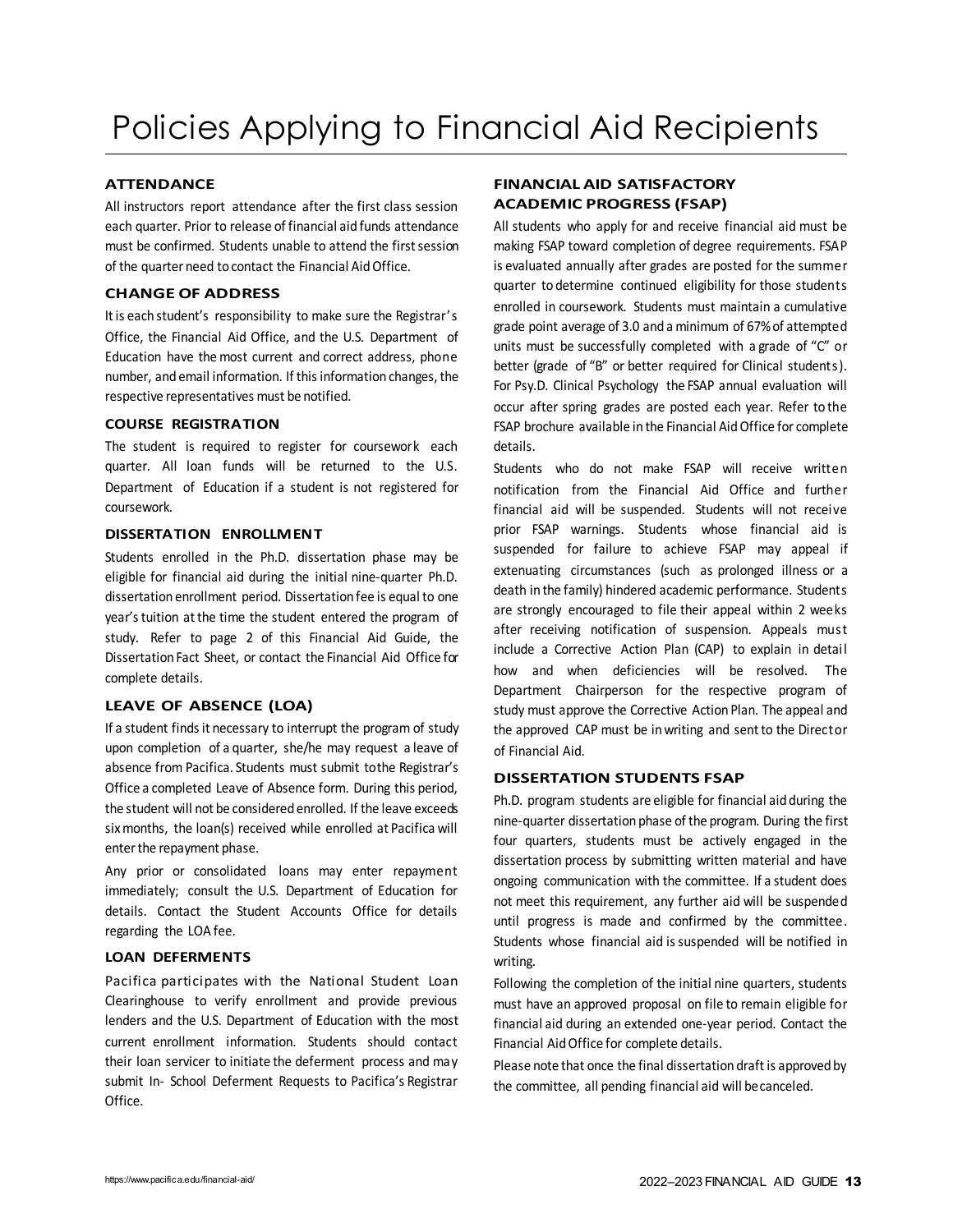## **STUDENT LOAN COUNSELING**

Students borrowing from the Federal loan programs are required to complete Entrance Counseling prior to receiving the first loan disbursement and Exit Counseling prior to leaving Pacifica. The loan counseling sessions are to inform the student of his/her rights and responsibilities as a student loan borrower and about student loan indebtedness. Students will be required to complete PLUS Counseling if determined by the U.S. Department of Education to have adverse credit history and an endorser or documented extenuating circumstances.

## **TRAINEESHIP, INTERNSHIP (Ph.D.), OR PRACTICUM ONLY STATUS**

Students who register for Traineeship, Ph.D. Internship, or Practicum Only Status are not considered to be enrolled and are not eligible for financial aid or in-school deferments on student loans.

## **STUDENTS ENROLLED IN Psy.D. CLINICAL PSYCHOLOGY INTERNSHIP:**

Students enrolled in the Internship phase of the Psy.D. Clinical Psychology program will be eligible for aid only during thefirst three quarters of the initial three-quarter Internship enrollment period.

## **WITHDRAWING, DROPPING, OR CANCELLIN G CLASSES**

It is extremely important that students speak with the Financial Aid Office before reducing or changing enrollment status. Awards may be reduced or canceled if the student fails to maintain required enrollment status. Based on the date of notification, the student may receive a pro-rated refund.

## **WITHDRAWING FROM THE INSTITUTE**

**Student Withdrawals –**Students who find itnecessary to withdraw or take a leave of absence from Pacifica must notify the Registrar's Office inwriting. The following policy has been set by the U.S. Department of Education for all federal financial aid recipients.

**Return of Federal Funds Policy –** Pacifica Graduate Institute has implemented the Return of Federal Funds policy as required by federal regulations (Sect. 668.22 Higher Education Amendments of 1998).

For those students who are eligible and receive federal financial aid and find it necessary to withdraw from all courses at Pacifica prior to the completion of the current quarter, the following federal policy applies. The focus of the policy is to return the unearned portion of the federal financial aid forthe enrollment period. Only the amount of financial aid that has been earned (based on

the number of calendar days completed in the period of enrollment) will be retained on the student's be- half. Any unearned aid will be returned to the U.S. Department of Education. The Return of Federal Funds will be calculated based on the date the student begins the official withdrawal process by notifying the Registrar's Office, the last date of documented attendance or for an unofficial withdrawal, the mid- point of the term or the last documented date of attendance. If a student withdraws from school on or before the 60% point in the term, then the school and possibly the student shall return the percentage of unearned Title IV federal financial aid. The distribution of returned funds is as follows:

- 1. Federal Direct Unsubsidized Loan
- 2. Federal Direct Grad PLUS Loan
- 3. State, Private, or Institutional Aid
- 4. The Student

## **REFUNDABLE RESIDENTIAL AND NON-RESIDENTIAL FEE POLICY**

If you plan to miss anon-site session, inorder to beeligible for a refund, written notification must be submitted to Guest Services atleast 5days prior to the start date ofthe on-site instruction.

If a student attends anyportion of the quarterly on-site session and then withdraws, takes a Leave of Absence, or drops courses from Pacifica, a Residential/Non-Residential refund will only apply to subsequent sessions in that quarter and not the session during which the student withdraws, takes a Leave of Absence, or drops courses.

If the school cancels or discontinues an on-site session, the student will receive a prorated refund of the fee.

**REFUNDABLE TUITION POLICY -** To be eligible for a refund of tuition, timely written notification must be submit ted to the Registrar's Office. The date of withdrawal will be determined by the date written notification is received by the Registrar's Office. If you withdraw or file a Leave of Absence from Pacifica after instruction has begun, you may receive a partial refund of the tuition charges.

**REFUNDS-**Refers tothecalculationofinstitutional charges and isaseparate calculation from the Return of Federal Funds calculation. The amount of refundable institutional charges (tuition and residential/non-residential fees) will be prorated based on school policy (see below). If there is a balance due by the student as a result of the unearned financial aid being returned, the student will be responsible for payment of the difference.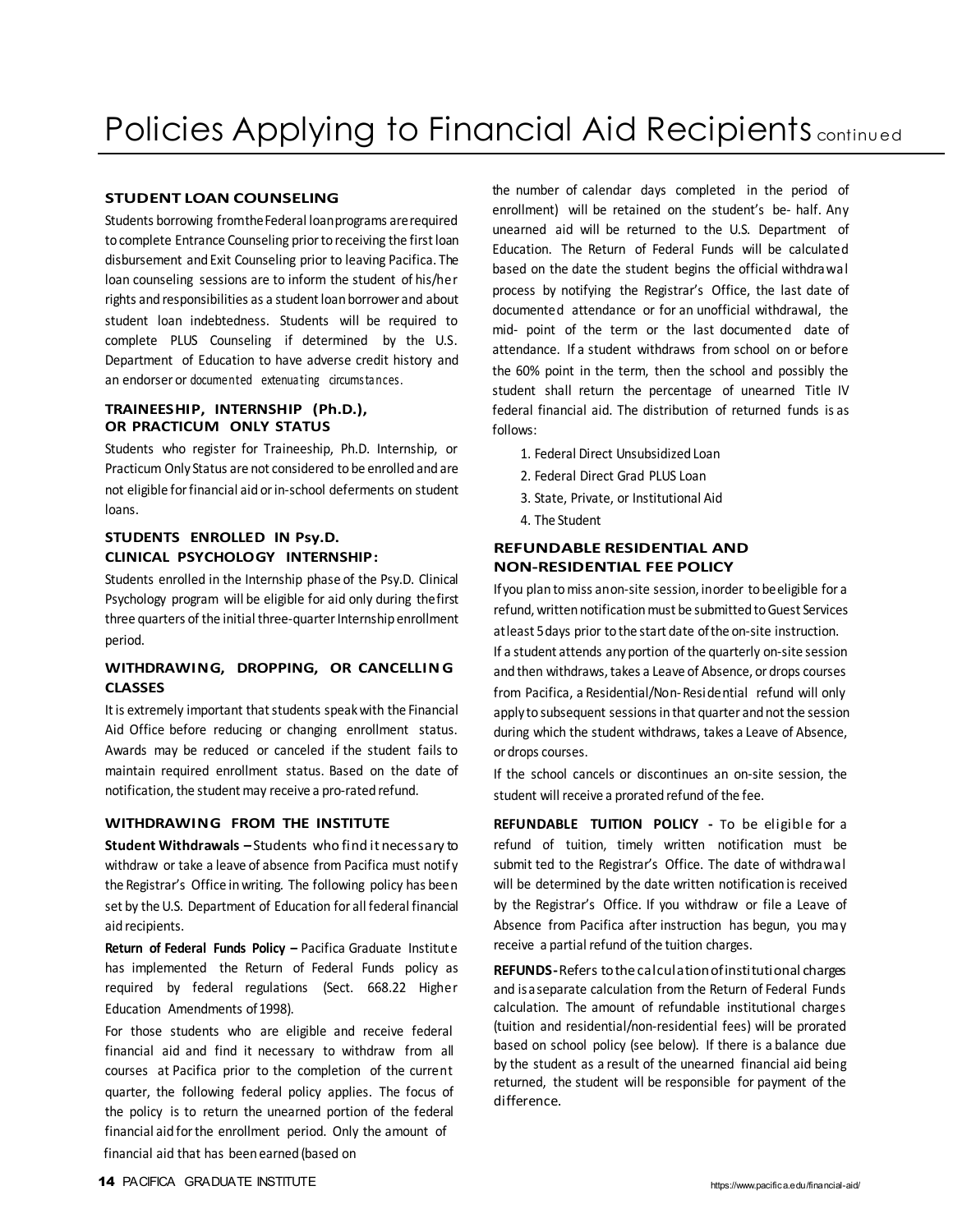| Fall, winter, and spring for all programs, plus summer for M.A. Engaged Humanities, M.A./Ph.D. Jungian and Archetypal Studies, and M.A./Ph.D.<br>Depth Psychology.                        |      |
|-------------------------------------------------------------------------------------------------------------------------------------------------------------------------------------------|------|
| On or before the first day of class of the quarter<br>(For newly admitted students, the \$250 deposit is non-refundable otherwise the refund policy below applies.)                       | 100% |
| First week of the quarter (day 2 to day 7)                                                                                                                                                | 80%  |
| Second week of the quarter (day 8 to day 14)                                                                                                                                              | 70%  |
| Third week of the quarter (day 15 to day 21)                                                                                                                                              | 60%  |
| Fourth week of the quarter (day 22 to day 28)                                                                                                                                             | 50%  |
| Fifth week of the quarter (day 29 to day 35)                                                                                                                                              | 40%  |
| Sixth week of the quarter (day 36 to day 42)                                                                                                                                              | 30%  |
| After the sixth week (day 43 and beyond)                                                                                                                                                  | 0%   |
| SUMMER QUARTER POLICY                                                                                                                                                                     |      |
| Summer policy for all programs, except M.A. Engaged Humanities, M.A./Ph.D. Jungian and Archetypal Studies, and M.A./Ph.D Depth Psychology.                                                |      |
| On or before the first day of class                                                                                                                                                       | 100% |
| After the first day, tuition refund is prorated based upon the number of days in the quarter, up to and including the date written<br>notification is received by the Reaistrar's Office. |      |

TIME FRAME - QUARTER REFUND

| increased to the contract of the second contract the contract of the contract of the contract of the contract o |     |
|-----------------------------------------------------------------------------------------------------------------|-----|
| First week of the quarter (day 2 to day 7)                                                                      | 70% |
| Second week of the quarter (day 8 to day 14)                                                                    | 60% |
| Third week of the quarter (day 15 to day 21)                                                                    | 50% |
| After Day 21                                                                                                    | 0%  |

#### **STUDENTS DROPPING OR WITHDRAWING FROM A COURSE:**

To be eligible for a refund, a completed Drop Request Form must be received by the Registrar's Office. The date of withdrawalwill be determined by the date written notification is received. Students dropping or withdrawing from a course will receive a pro-rated refund based on a "per unit tuition calculation"\* as specified below

| TIME FRAME - QUARTER                          | REFUND PER UNIT TUITION CALCULATION* |
|-----------------------------------------------|--------------------------------------|
| On or before the first day of class           | 100%                                 |
| First week of the quarter (day 2 to day 7)    | 80%                                  |
| Second week of the quarter (day 8 to day 14)  | 70%                                  |
| Third week of the quarter (day 15 to day 21)  | 60%                                  |
| Fourth week of the quarter (day 22 to day 28) | 50%                                  |
| Fifth week of the quarter (day 29 to day 35)  | 40%                                  |
| Sixth week of the quarter (day 36 to day 42)  | 30%                                  |
| After the sixth week (day 43 and beyond)      | 0%                                   |
| SUMMER QUARTER POLICY                         |                                      |
|                                               |                                      |

On or before the first day of class 100% and the first day of class 100% and the first day of class 100% and the first day of class 100% and the first day of class 100% and the first day of class 100% and the first day of

After the first day, tuition refund is prorated based upon the number of days in the quarter, up to and including the date written notification is received by the Registrar's Office.

\*Per unit tuition calculation: the sum of the annual tuition in the specific program divided by the annual units offered in that program multi- plied by the number of units for the class.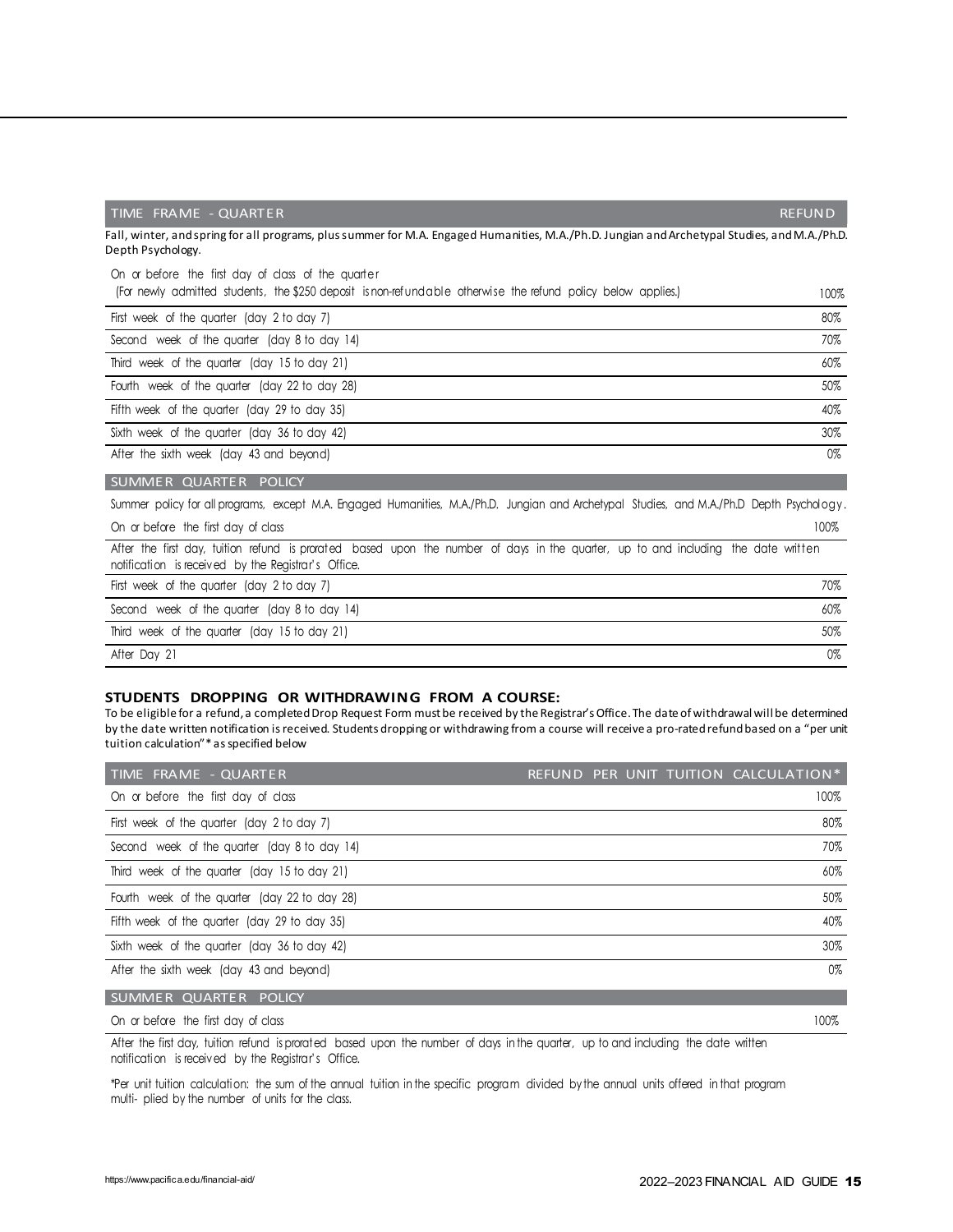# Policies Applying to All Recipients continued

## **Student Rights and Responsibilities**

## **RIGHTS**

### **The student has the right to ask the college:**

- What it costs to attend and what its refund policies are if the student drops out.
- How the college determines whether the student is making FSAP and what happens if the student is not.
- What financial help is available, including information on all federal, state and college financial aid programs, not just loans.
- About the deadlines for submitting applications for each financial aid programand howrecipients are selected.
- How financial need is determined, including the costsfor tuition, fees, housing, food, transportation, books, supplies, personal andmiscellaneous expenses areconsidered in the Cost of Attendance.
- What resources (such as parental contribution, private scholarships, personal assets) areconsidered in the financial need calculation, and how much of the student's financial need,as determined by the college, ismet.
- To explain the various elements of the financialaid package, andhow andwhen aidwillbereceived.
- To reconsider a financialaid application, if thestudent believes she/he has been treated unfairly.
- How much financial aid must be paid back, and what portion is grant or gift aid. If offeredaloan, the student has the right to know the interest rate, the total amount that must be repaid, payback procedures, when repayment begins and the length of the repayment period.
- How to apply for additionalaid, if thestudent'sfinancial circumstances change.
- To disclose the percentage of itsstudents who complete the college's programs, the percentage who transfer out, and its job placementrates.
- About the effect outside scholarships may have on financial aid award.
- For its statistics on crimes, including sexual violence committedon and off campus, and for its campus safety policies and procedures,andgainfulemployment.

## **RESPONSIBILITIES**

### **The student has a responsibility to:**

- Review and consider all information about the college's programsbeforeenrolling.
- Compareanticipatedmonthlystudentloanpaymentsand other expenses to expected take home pay after college.
- Complete the financial aid application accurately and submit it on time to the right place. Intentional misrepresentation on an applicationforfederalfinancialaidisaviolationoflawanda criminal offense subject to penalties.
- Ask current and former students and local employers about the school.
- Read and keepcopies of all forms and signed agreements.
- Respond promptly and provide all requested documentation, verification, corrections or new information to the appropriate place.
- Notify the college and loan servicerpromptly of changesin name, permanent mailing address, telephonenumber, email, or enrollment status.
- Know and comply with the deadlines for applications or reapplications for aid, and understand the school's refund procedures.
- Repay student loans, plus interest, even if the student doesn't complete his/her education, can't get a job or isn't happywith the education provided.
- File for a deferment or forbearance, or change repayment plans if default is a possibility.
- Complete entrance counseling before receiving the first loan disbursement, and exit counseling before leaving school.
- Report inwritingto thecollege financialaidofficeall additional financial aid resources received.
- You must use your federal student loan for educational expenses only.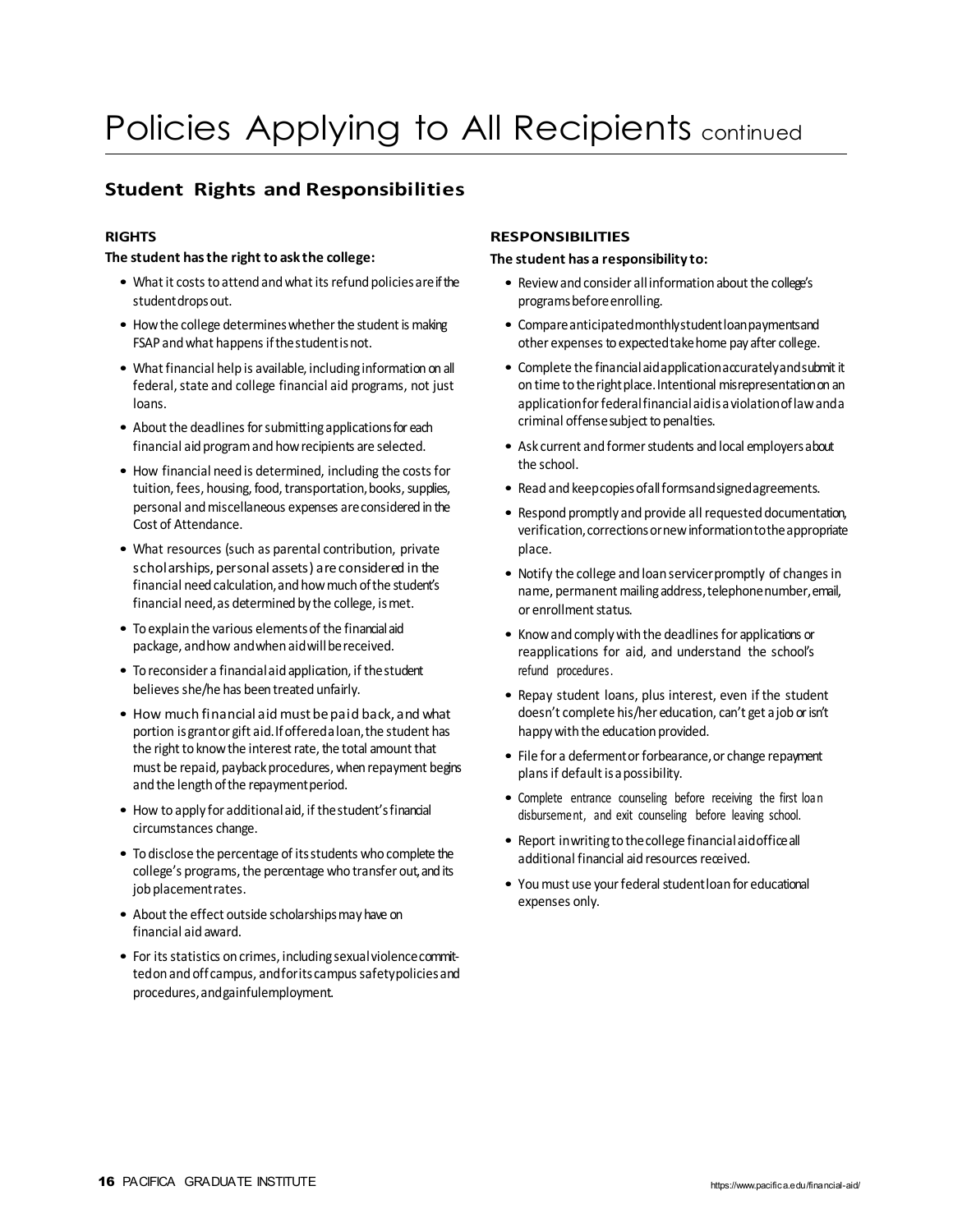## Glossary of Financial Aid Terms

**CAPITALIZATION** –If a student chooses to defer paying interest on a loanwhile in school, the interest is capitalized or added to the principal when the loan enters repayment.

DEFAULT - Failure to repay a Federal loan, effective when a student is delinquent 270 or more days.

**DEFERMENT** – An entitlement which allows a student to temporarily postpone payments for a variety of reasons including: unemployment, disabilityandreturningtoschool.

**DELINQUENCY** – A student is considered to be delinquent on a student loan if payments are not made on time and are overdue. Delinquency can adversely affect a student's credit ratingand history.

**DIRECT PLUS LOAN** – Federally guaranteed loans for graduate and professional students. Requires credit approval by U.S. Department of Education.

**DIRECT UNSUBSIDIZED LOAN** - A federal loan funded and administered by the U.S. Department of Education. The student is responsible for paying the interest on the loan from the date of disbursement through repayment.

**DISBURSEMENT** –Loanfunds issued by U.S. Department of Education to the school through electronic fund transfer.

**FINANCIAL AID ELIGIBILITY** – The difference between the total Cost of Attendance and the Expected Family Contribution (EFC).

**FORBEARANCE** – A forbearance is an agreement with the holder of the loan, at its discretion, to postpone payments.

**GRACE PERIOD** – The amount of time allowed before principal repayment of loan must begin after a student graduates, leaves school, or drops below half-timestatus.

**INTEREST RATE** – Based on the Bipartisan Student Loan Certainty Act of 2013, federal student loan interest rates will be tied to financial markets. Under this Act, interest rates will be determined each June for new loans being made for the upcoming award year, which runs from July 1 to the following June 30. Each loan will have a fixed interest rate for the life of the loan. Private Alternative Loans are generally variable and adjusted quarterly.

**MASTER PROMISSORY NOTE (MPN)** – The Master Promissory Note is a legal document. By signing it, a student promises to repay current and all future loans. Under this note a student may receive loans for a single enrollment period or for multiple enrollment periods.

**ORIGINATION FEE** – The fee charged by the government to offset the cost of processing the loan. The amount of the fee is deducted from the dollar amount of the loan.

**PRINCIPAL** –The amount of the loan that must be repaid upon maturity and the amount upon which interest will be charged.

**PRIVATE LOAN** – A non-federal loan designed to cover tuition costs plus a variety of additional costs and living expenses. Interest rates and terms are based on the applicants' credit score.

**REFUND** –A credit balance issued to the student within 14 days from the date of disbursement in the case that their financial aid exceeds their quarterly charges.

**WORK-STUDY** – Pacifica does not participate in the Federal Work-Study program.